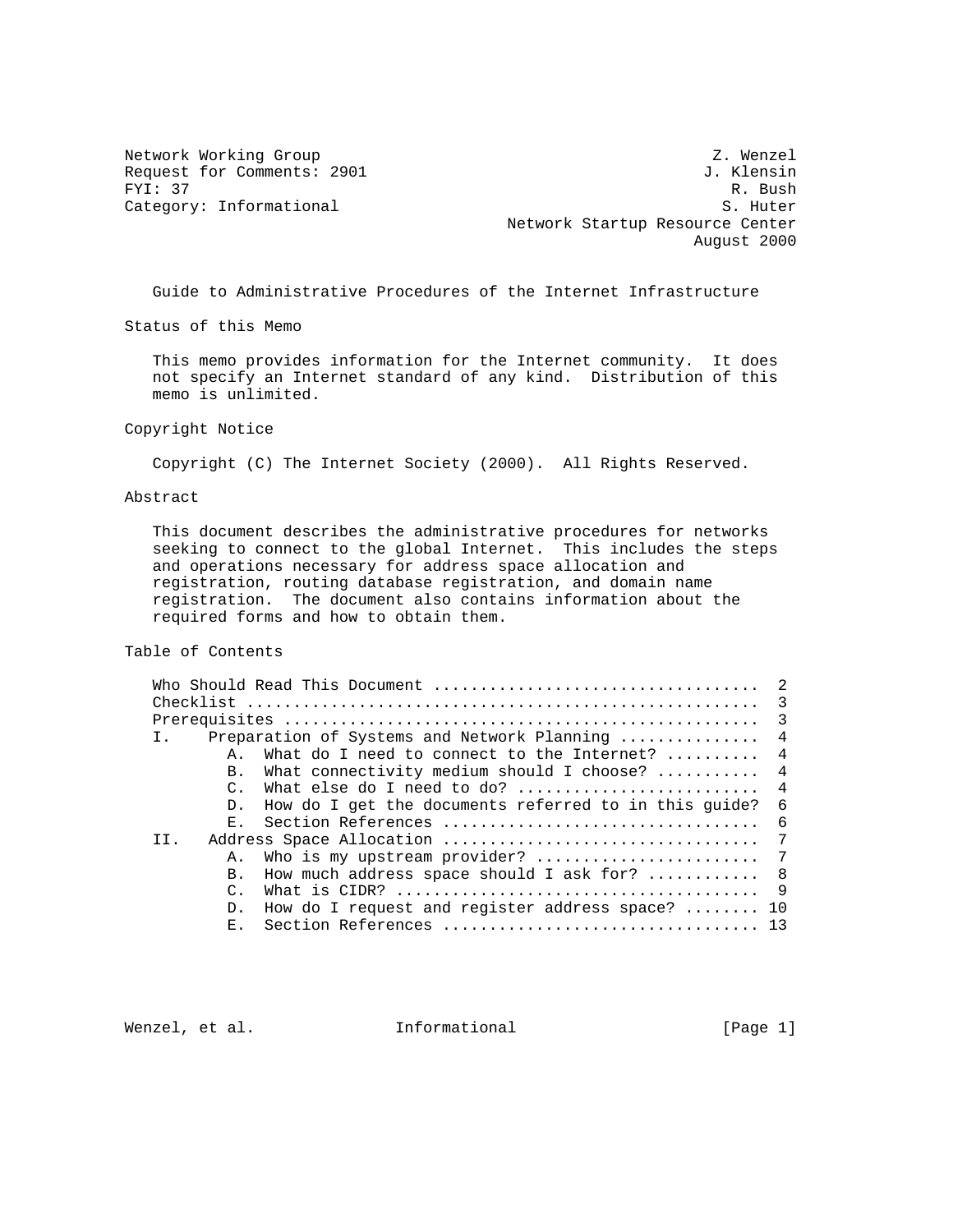| III.        |                 |                                                       |  |
|-------------|-----------------|-------------------------------------------------------|--|
|             | Ά.              | What is an ASN and do I need one?  13                 |  |
|             | B <sub>1</sub>  | How do I register an ASN?  14                         |  |
|             | $\mathcal{C}$ . |                                                       |  |
| IV.         |                 |                                                       |  |
|             | Α.              | Do I need to register with a routing database?  15    |  |
|             | <b>B</b> .      |                                                       |  |
|             | $C_{\cdot}$     | How do I choose a routing database?  16               |  |
|             | $D$ .           | How do I register in the RADB (The Americas)?  17     |  |
|             | $\mathbf{E}$ .  |                                                       |  |
| V.          |                 |                                                       |  |
|             | Α.              | What is a country domain?  18                         |  |
|             | <b>B</b> .      | How do I register as a country domain?  18            |  |
|             | $C_{\cdot}$     | What if my country is already registered?  19         |  |
|             | $D$ .           | How do I resolve a country domain name dispute?  19   |  |
|             | $E$ .           |                                                       |  |
| VI.         |                 | IN-ADDR.ARPA Domain Delegation  19                    |  |
|             | Α.              | What is an IN-ADDR.ARPA domain and do I need one?  20 |  |
|             | <b>B</b> .      | How do I register an IN-ADDR.ARPA domain?  20         |  |
|             |                 |                                                       |  |
|             | Α.              | Is there a way to prevent unauthorized changes to my  |  |
|             |                 |                                                       |  |
|             |                 | VIII. Network Optimization and Management  22         |  |
|             | $\mathsf{A}$ .  | How do I optimize traffic on my network?  22          |  |
|             |                 |                                                       |  |
|             |                 |                                                       |  |
|             |                 |                                                       |  |
|             |                 |                                                       |  |
| Appendix A: |                 | The Internet Agencies  25                             |  |
| Appendix B: |                 |                                                       |  |
| Appendix C: |                 |                                                       |  |
| Appendix D: |                 |                                                       |  |
|             |                 |                                                       |  |

Who Should Read This Document

 This document is intended for system engineers and technical managers of networks who want to make a connection to the Internet. It assumes a basic knowledge of the Internet and networking.

 This information is intended to help new or expanding networks understand and follow the Internet administrative procedures, and to provide assistance in filling out the various templates and registration forms. Appendix D is a glossary of acronyms.

Wenzel, et al. 1nformational 1999 [Page 2]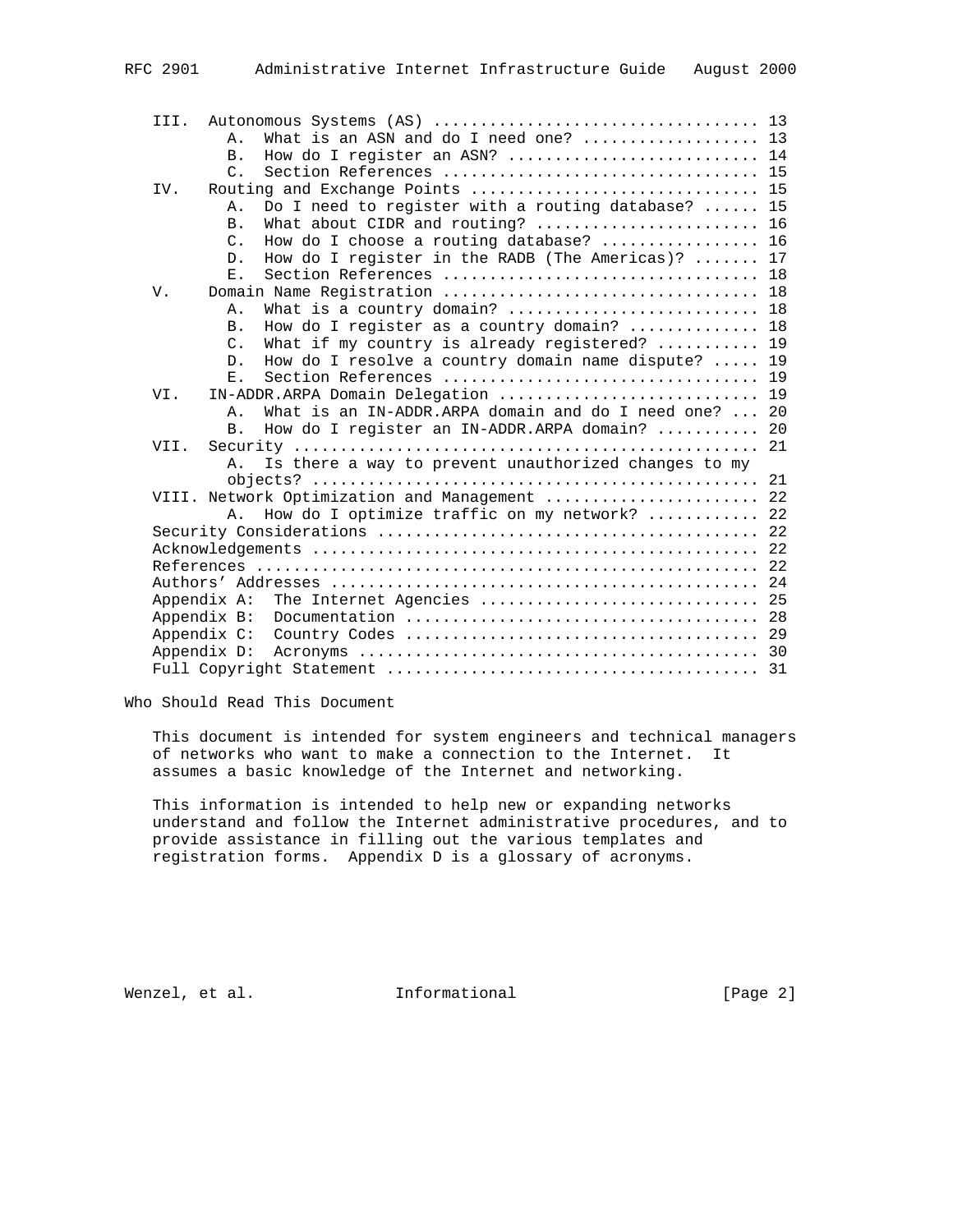RFC 2901 Administrative Internet Infrastructure Guide August 2000

Checklist

This document will explain the following procedures:

- o Determine your organization type and current status.
- o Determine your administrative and technical contacts.
- o Determine your budget (and chargeback system) and choice of carriers.
- o Determine to whom you will connect.
- o Predict your current and projected address space needs.
- o Set-up your system to connect.
- o Request and register your address space allocation.
- o Request and register an autonomous system number, if needed.
- o Register with a routing database, if needed.
- o Register your country's domain name, if needed.
- o Request and register your IN-ADDR.ARPA domain name, if needed.

### Prerequisites

 This document assumes that you have examined different alternatives for physical connectivity and will assist you in navigating the Internet infrastructure so that you can use that connectivity. In choosing your upstream provider, you should consider their ability to deal with the Internet infrastructure.

What will you be doing and what role will you play?

- o If you are interested in connecting yourself (or a small organization), you are an Internet end user. You will probably want to contact an Internet Service Provider (ISP) for most of your needs. Read section I and the first part of section II.
	- o If you are interested in connecting your organization and in having address space to distribute within your network, you are an Internet high volume end user. You will need more address space, but still may chose to work with an Internet Service Provider (ISP) for most of your needs. Read sections I and II.
	- o If you are interested in connecting your organization, and in distributing addresses to your clients (who are end users), you are an Internet Service Provider (ISP). You will need to contact a Local Internet Registry (if one is available, or your upstream provider). Read section I and continue reading the rest of this document.

Wenzel, et al. **Informational** [Page 3]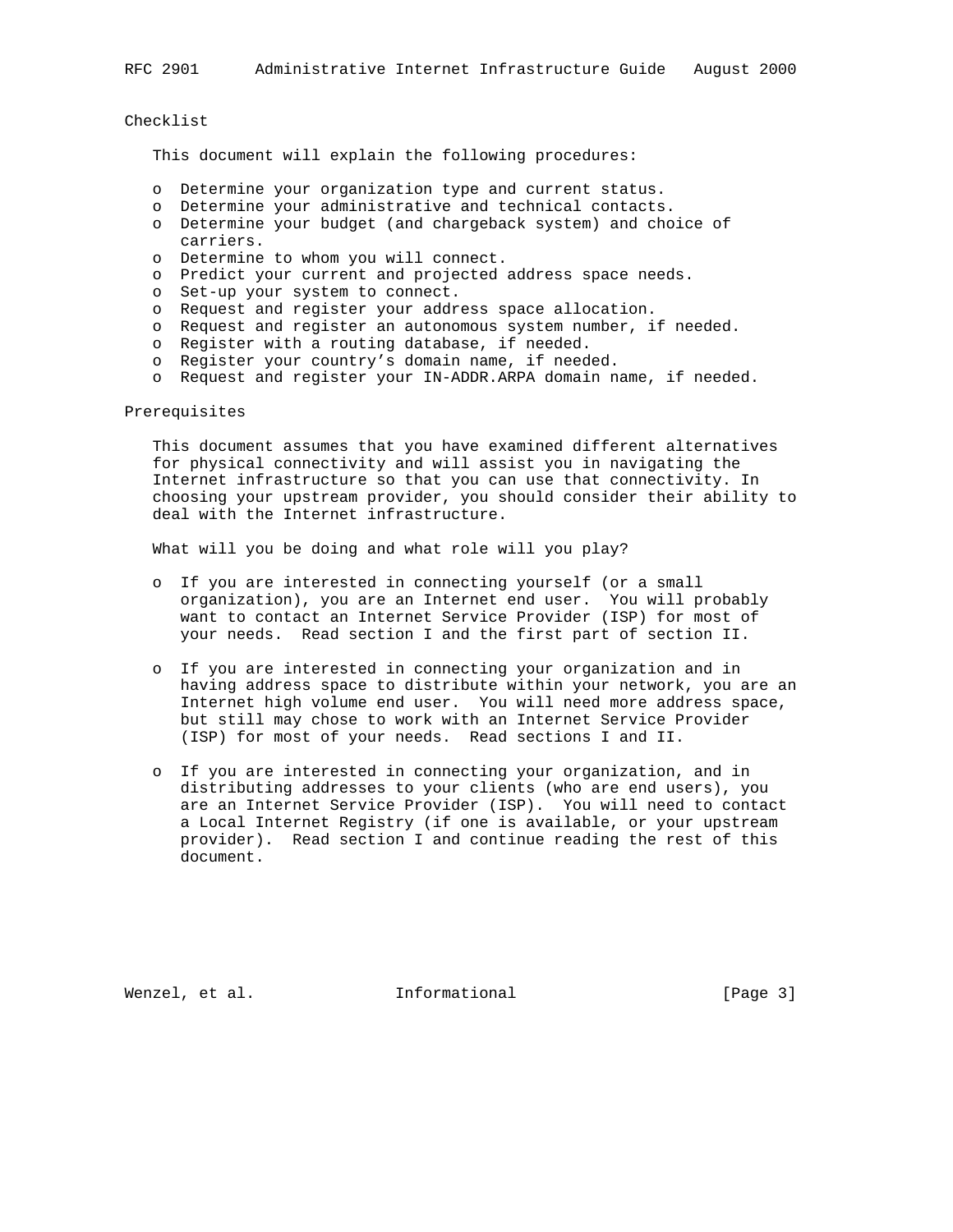o If you are interested in distributing addresses to your clients and your clients are in turn distributing addresses, you are a Local Internet Registry or large ISP. You will probably need to contact the Regional Internet Registry in your geographical area. Read section I and continue reading the rest of this document.

### I. Preparation of Systems and Network Planning

 STEP ONE: PREPARE INFORMATION, ORGANIZE HARDWARE, FIGURE OUT TO WHOM YOU WILL CONNECT, AND TEST IN-COUNTRY SYSTEMS.

A. What do I need to connect to the Internet?

 You can connect using dial-up or dedicated lines, and you can choose UUCP or IP. It is preferable to be running the UNIX operating system with TCP/IP over a dedicated line, although you can begin by using UUCP over a dial-up line. Although there are alternatives to UNIX, for historical reasons and robustness UNIX is better prepared to handle Internet connectivity. It is best to use TCP/IP inside your network even if you use another method for your external connectivity.

 You will need to obtain an Internet Protocol (IP) address, or block of addresses, and a domain name. You may also need an Autonomous System Number (ASN) and an IN-ADDR.ARPA (reverse addressing) domain name. However, you may begin by having dial-up connectivity to another organization that supports one or more mail exchange (MX) record(s) for your site. This would allow you to receive email at your own domain name without requiring you to invest as much initially.

B. What connectivity medium should I choose?

 You may be constrained by telecommunications regulations in your country as to your choice of dial-up, digital phone lines, fiber optic cable, or satellite suppliers. If not, cost, bandwidth, and reliability will determine your choice.

C. What else do I need to do?

Before you do anything else:

 1. Designate an administrative contact person and a technical contact person.

 Choose one person to be the administrative contact and another person to be the technical contact. Write down their full names, email and postal addresses, and telephone and fax numbers (with country

Wenzel, et al. 1nformational 1999 [Page 4]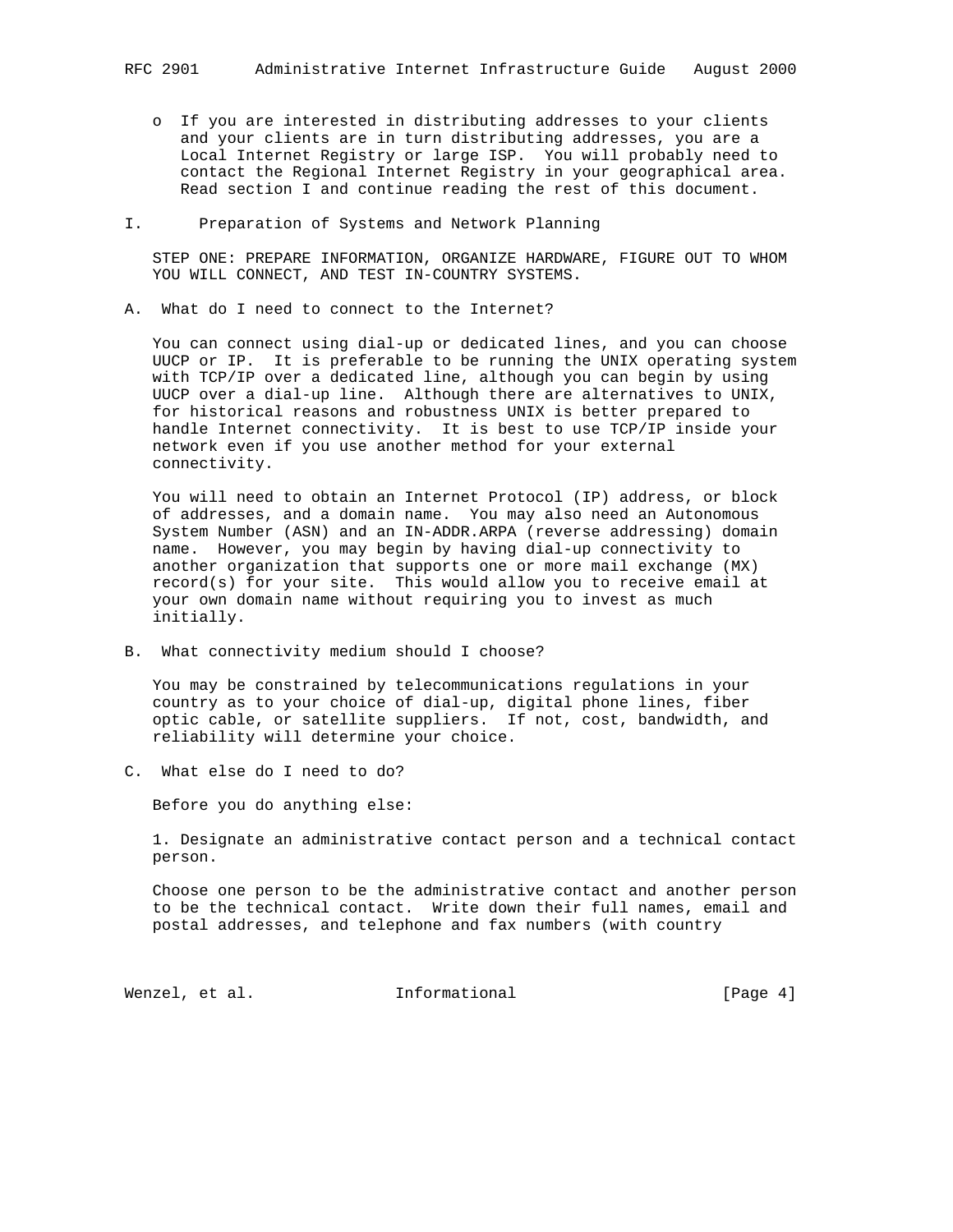prefixes in the form + country code (e.g., +011), city code, and local telephone number). The administrative contact should be a member of your organization and must reside in the country. The technical contact should be the key network support person and may be represented initially by someone outside of the country. Note that the technical contact must transition to a network support person residing in the country. The Internet Registries will request this information in the form of database entries called objects. For example, on the RIPE template, the administrative contact should be listed in the admin-c field in the database objects, and the technical contact in the tech-c field in the database objects (more information on database objects follows in section II D below).

 2. Determine your cost-recovery charging scheme, if needed, so that you can sustain operations.

 No form or record will specifically request this, but it is important that you project your costs adequately so that you can assess fees to cover them and ensure stability of operations.

3. Diagram your network topology.

 Determine the number of groups and end users. Describe the size and shape of your current network. Design your addressing plan based on this information. It may be helpful to consider your organization chart when doing this, if you anticipate it to be fairly stable.

 If you are restricted to using the local telecommunications company's telephone circuit, choose your circuit carrier based on capacity and where it lands geographically. Consider an asymmetric circuit, e.g., 128kbps in and 64kbps out, if you expect to have more incoming traffic than outgoing (e.g., if most of the traffic is expected to originate from web servers outside your network).

4. Determine to whom you will connect.

 See the prerequisites section for types of connection providers that might be appropriate for your situation. Determine which ISP or telecommunications company best fits your connectivity needs.

 5. Predict your address space and bandwidth requirements from end user needs.

 Since address space is finite and must be conserved, end users are not permitted to reserve address space. Address space is based on what your needs are and how you justify those needs. Evaluation of IP address space requests is usually based on the documentation you provide for the following 24 months (as per RFC 2050), as specified

Wenzel, et al. 1nformational 1999 [Page 5]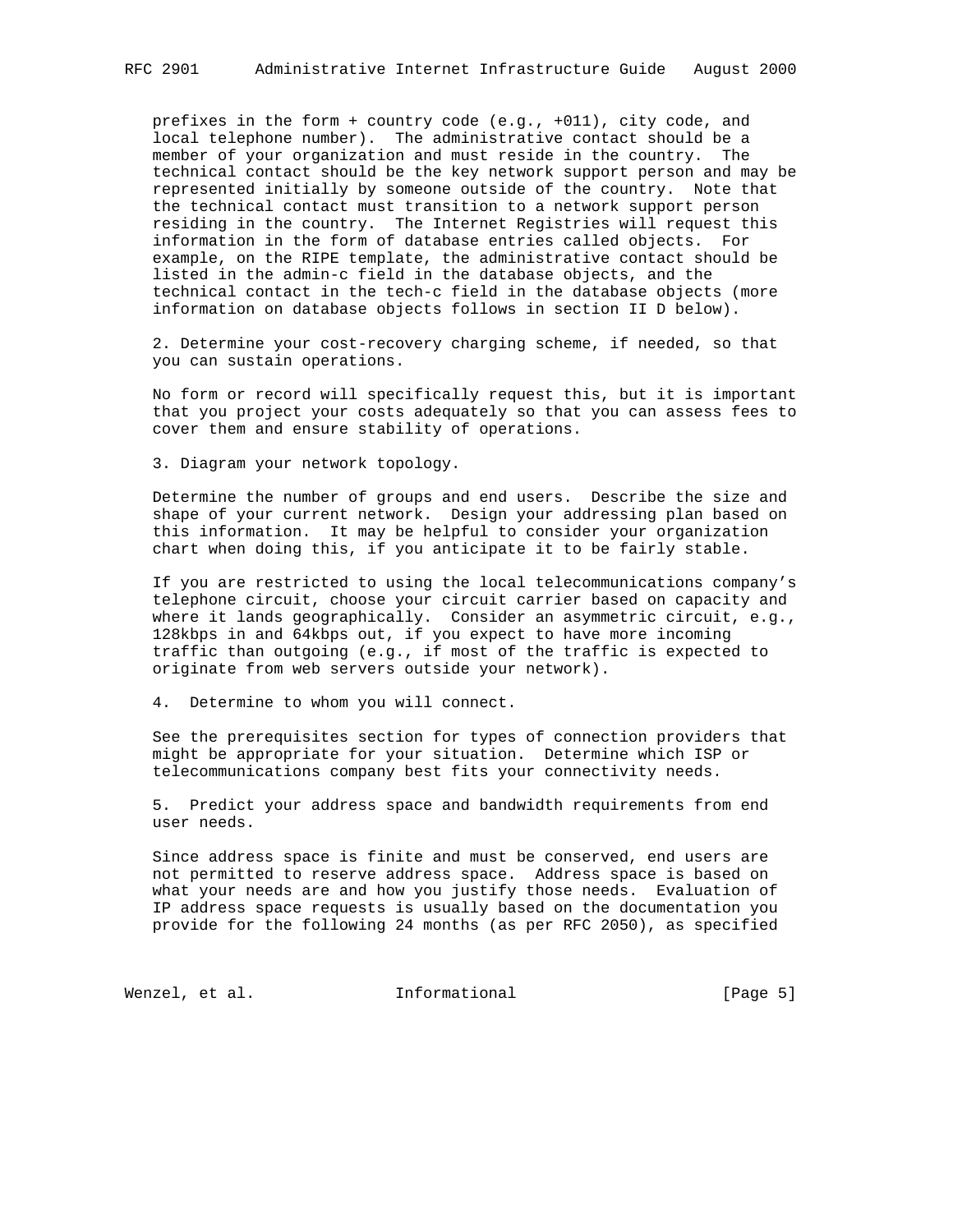in the address space usage template and in the addressing plan you submit. Once you have used your assigned address space, you can request additional space based on an updated estimate of growth in your network. This usually includes detailed documentation, updating the appropriate regional registry database with details of your end user assignments, and assigning address space both conservatively and efficiently.

 You will need to justify your needs for address space by communicating your network design and should be prepared to clearly present your plan for effective use of the request. Determine your current and future user needs. If you are offering virtual web services, it is no longer necessary to assign one IP address per domain. HTTP/1.1 defines the "host" header to allow vanity names without the use of an IP address. Allocations for points of presence (POP) throughout your region should also be determined. Predictions of user behavior can be based on analysis of published rates, interviews with individual and institutional subscribers, and case histories of other countries (see "History of the Internet in Thailand"). For example,

 Area1 10 dialup modems 10 leased lines to organization's LANs (size of the LANs) Area2 5 dialup modems Main POP 5 servers: mail, WWW, DNS, FTP, etc.

 When you design your plan, you should design it for what you need now, what you believe you will need six months from now, and then one year and two years from now.

6. Set up, connect, and test your hardware and software.

 It is important to ensure that you have enough representative systems set up and their connectivity tested using temporary addresses before contacting the appropriate agency for address space.

D. How do I get the documents referred to in this guide?

 See Appendix B for details on obtaining the documents referred to in this guide.

E. Section References

 For more information on TCP/IP, see RFC 2151, "A Primer on Internet and TCP/IP Tools and Utilities".

Wenzel, et al. **Informational** [Page 6]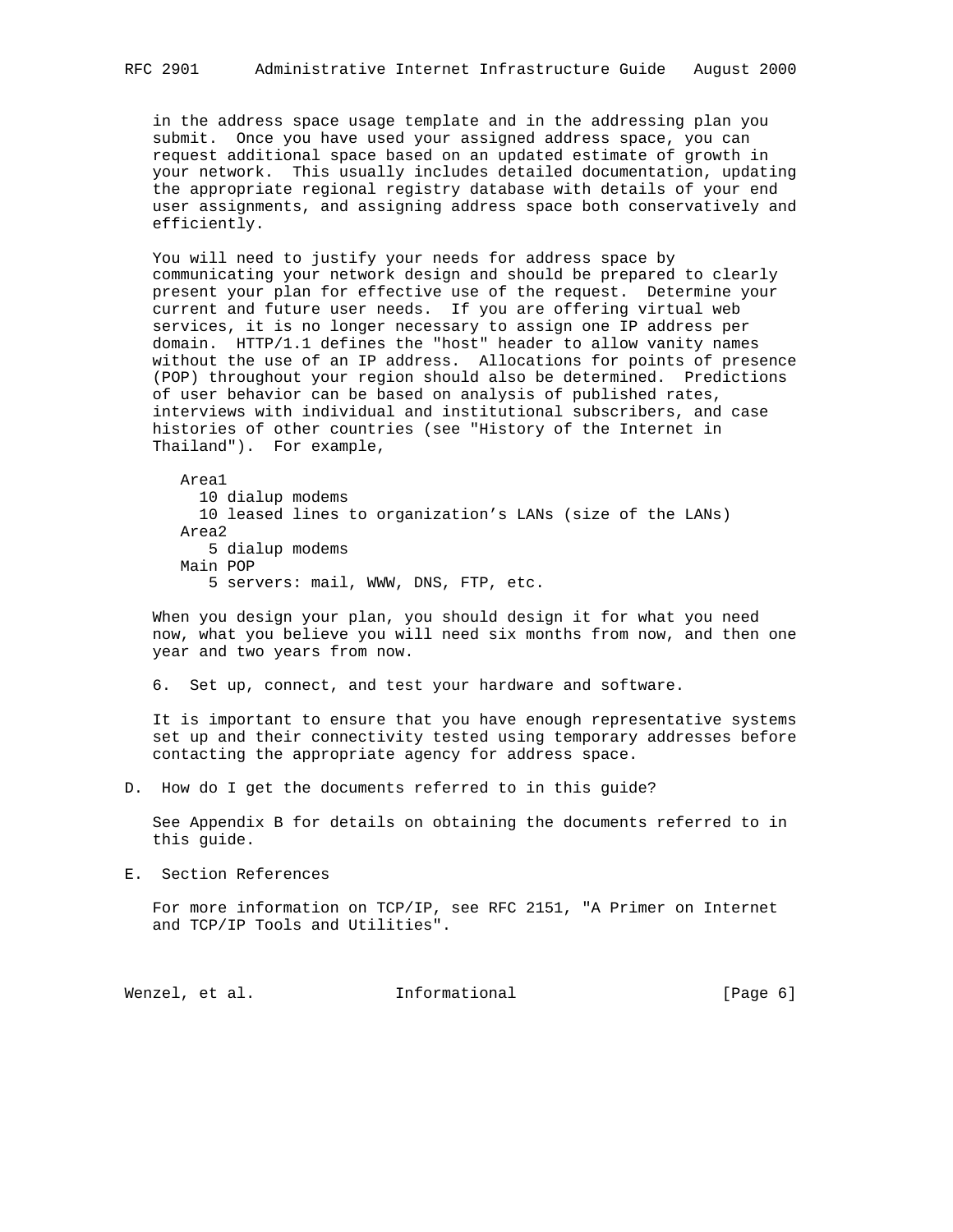# RFC 2901 Administrative Internet Infrastructure Guide August 2000

# II. Address Space Allocation

 STEP TWO: OBTAIN ADDRESS SPACE ALLOCATION AND REGISTRATION FROM THE ISP YOU ARE CONNECTING TO, OR (AS A LAST RESORT) YOUR REGIONAL REGISTRY.

 Internet Protocol (IP) addresses (under the current version 4) are 32-bit numbers usually expressed as 4 octets in dotted decimal notation (for example, 128.223.162.27, which is the IP address for the Network Startup Resource Center (NSRC) web server at the time of this writing). Public IP addresses make up the Internet address space. Addresses are allocated in a hierarchical manner and are designed to be unique.

 The Internet Assigned Numbers Authority (IANA) allocates large address blocks to the three current Regional Internet Registries (IRs): ARIN, APNIC, and RIPE NCC which, in turn, allocate smaller blocks to Local Internet Registries or large ISPs. Local Internet Registries, which are typically ISPs or collections of ISPs represented at a country level, and large ISPs process the vast majority of address space assignments to ISPs and end users

 Contact the Internet service provider from whom you are getting your connectivity services (your upstream provider) with an address allocation request. It is important and required that you contact your upstream provider first, and not the Regional IR automatically. The first question the Regional Registry will ask you is why you cannot get address space from your upstream provider.

### A. Who is my upstream provider?

 If there is an ISP already functioning in your country, contact them directly. If you are to be the first connection in your country, you may need to contact your Regional IR in your geographic region, but you should always contact your upstream provider first for assistance and guidance. Since address allocation is hierarchical, the administrative organizations and procedures also represent this hierarchical structure. It is important not to skip a step in the hierarchy. Current Regional Registries include ARIN (the Americas, Caribbean, and Africa), RIPE (Europe, Africa, and the Middle East), and APNIC (the Pacific Rim and Asia). Contact information for these organizations is listed in Appendix A.

 You should contact your Regional Internet Registry if 1) the ISP you are connecting to is unable or unwilling to provide address space, or 2) your particular connectivity requirements will result in non-local data to your customers possibly taking a different route over the Internet than data destined for your upstream provider's customers,

Wenzel, et al. 1nformational 1999 [Page 7]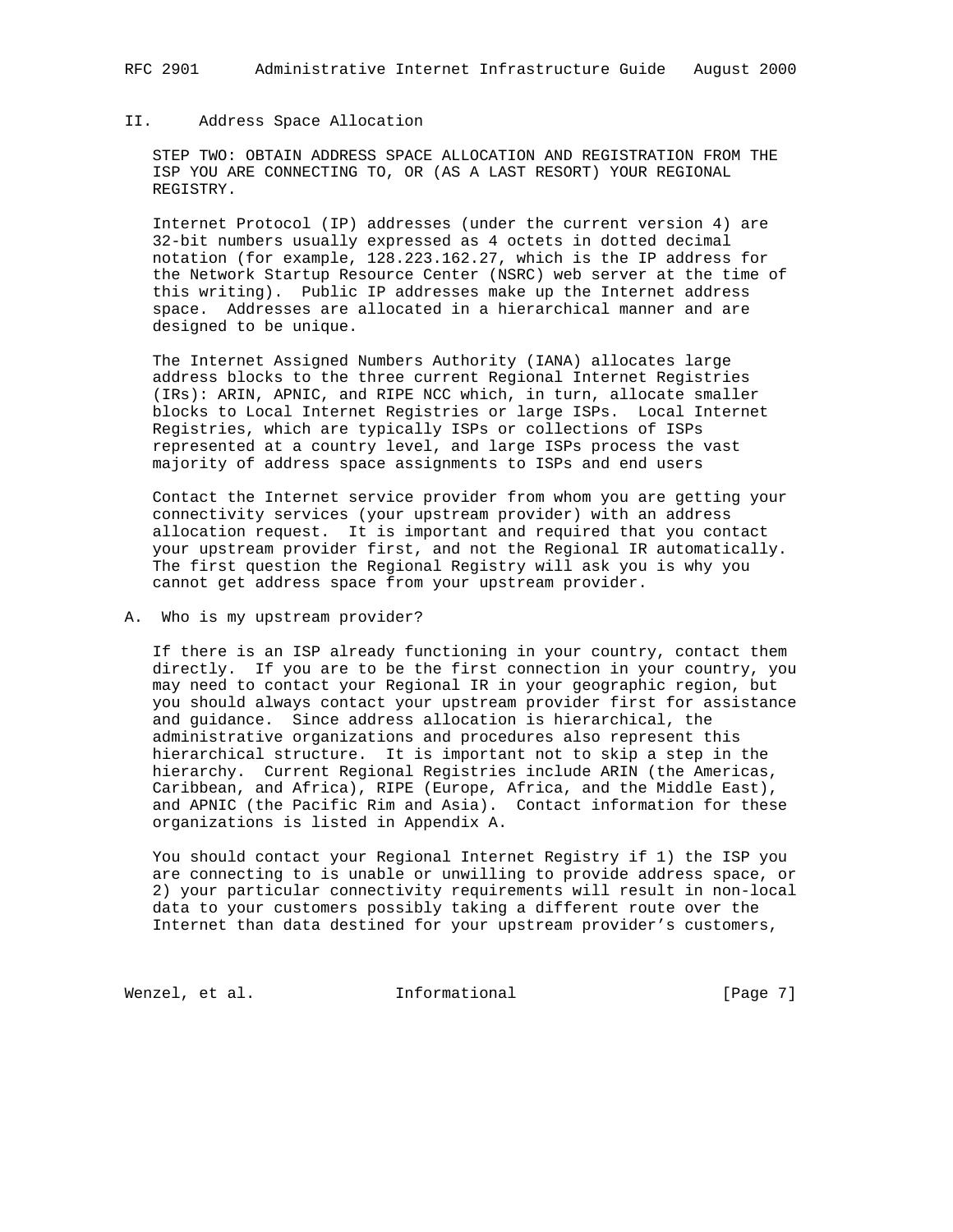or 3) you anticipate a quick growth rate that may require changing your current upstream provider to a larger one and you wish to avoid the renumbering that such a move would require.

B. How much address space should I ask for?

 Regional IRs typically assign address blocks on the basis of an immediate need and projected utilization rate within one year. (If you are in the ARIN region, it is one year for end user organizations and three months for ISPs.) Calculate your address space request accordingly. It is recommended to include the organization chart and network topology diagram referred to in section I.C, number 3 (above). Note that address space is allocated based on CIDR bit boundaries (see next section). The registries will need to understand your network engineering and deployment plans in significant detail before they can allocate address space. Therefore, the more detailed information you can provide, the more likely your request will be processed quickly.

 If you obtain address space from your ISP, it is very likely that you will need to renumber should you decide to change upstream providers and/or if you grow considerably. As this renumbering may affect your customers (and their customers, etc.) if they are using dedicated lines, you should carefully weigh the cost/benefit involved in obtaining address space from your upstream provider.

 If you are singly homed, you should obtain your address space from your upstream ISP. If you plan on enlarging but remaining singly homed, you should continue to obtain space this way as it promotes aggregation. If, however, you plan to be multi-homed as part of your growth plan, it would make sense to become a member of an appropriate Regional IR (or, if one exists in your region, a national Network Information Center (NIC) and obtain a /19 or "provider aggregatable" address space.

 The minimum routable block is often a /19, so if you plan on enlarging, it is better to pay the fees to the Regional IR now and obtain a /19 block so that you will not have to renumber later. Note that if you are an ISP in the ARIN region, ARIN has special requirements before you can do this in terms of the amount of address space you have previously used, which must be a /21. The current policy is that you must have used a /19 previously from your upstream ISP before going to ARIN, or you must be multi-homed and show you have used a /21 and be willing to renumber and ARIN will issue a /20 from a reserved /19.

Wenzel, et al. **Informational** [Page 8]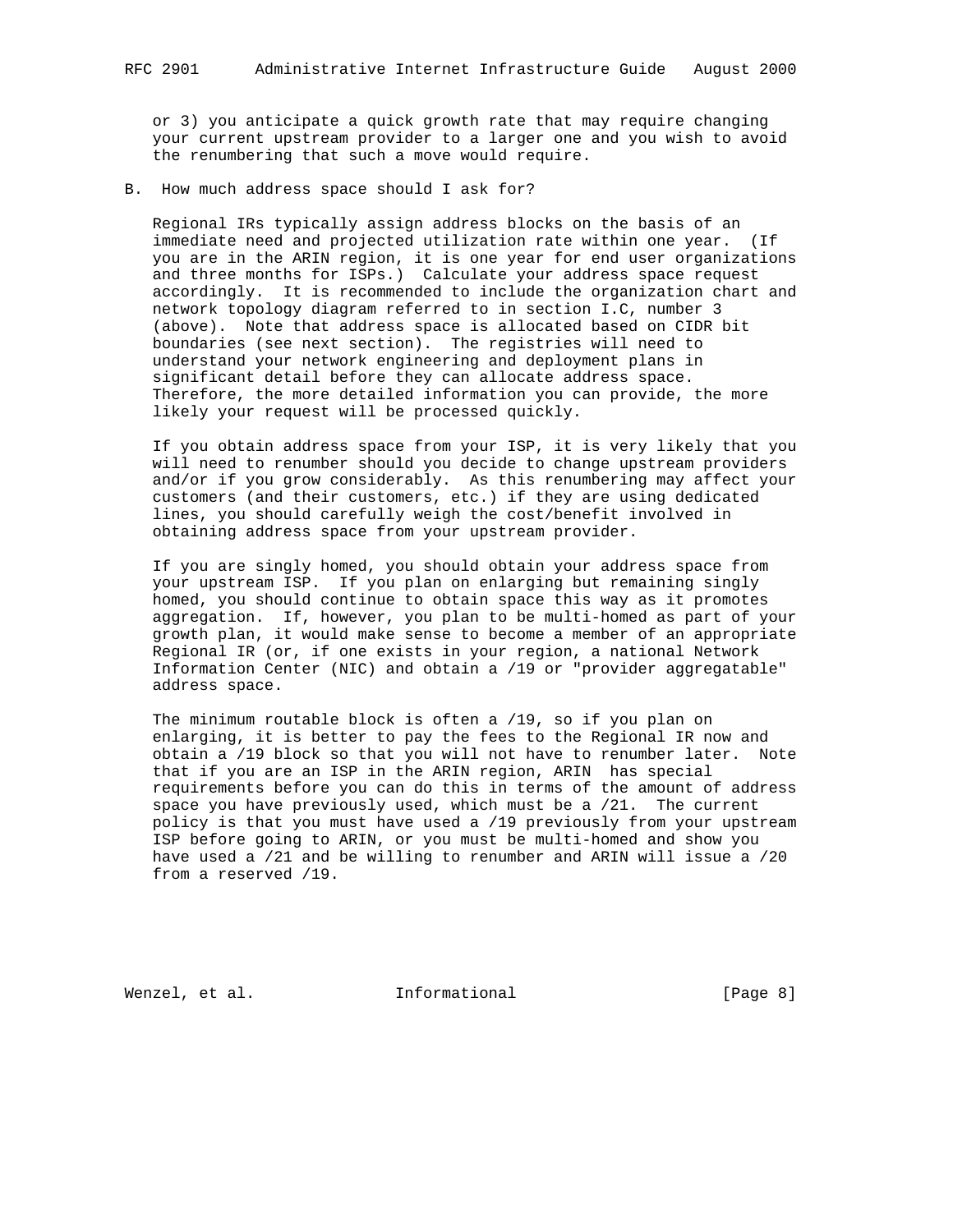As of February 8, 1999, ARIN lowered the minimum allocation size for IP addresses from a /19 to a /20. ARIN will issue initial allocations of prefixes no longer than /20. If allocations smaller than /20 are needed, ISPs and end users should request address space from their upstream provider. ARIN does not guarantee that addresses will be globally routable.

 APNIC and RIPE NCC do not have these requirements. For APNIC, new allocations to members will be a /19.

 Remember that your upstream provider should route you if you ask them. You are a customer of the ISP, so if the service is not what you need you should change ISPs.

 IF YOU ARE CONNECTED TO ONLY ONE PROVIDER, AND ARE NOT VERY LARGE YET, GET AN ADDRESS RANGE FROM YOUR PROVIDER. SKIP THE REST OF THIS SECTION AND ALL OF SECTION V.

C. What is CIDR?

 CIDR stands for Classless Inter-Domain Routing. Historically, IP addresses were assigned within classes: Class A (8 bits of network address, 24 bits of host address), Class B (16 bits of network address, 16 bits of host address), or Class C (24 bits of network address, 8 bits of host address). With the advent of CIDR, address space is now allocated and assigned on bit boundaries. Using CIDR means you are able to assign addresses corresponding with the number of hosts on the network, thereby conserving address space.

The following table illustrates this:

| Addrs Bits     |             | Pref | Class |                | Mask |                 |
|----------------|-------------|------|-------|----------------|------|-----------------|
| 1              | $\Omega$    |      | /32   |                |      | 255.255.255.255 |
| $\overline{2}$ | $\mathbf 1$ |      | /31   |                |      | 255.255.255.254 |
| 4              | 2           |      | /30   |                |      | 255.255.255.252 |
| 8              | 3           |      | /29   |                |      | 255.255.255.248 |
| 16             | 4           |      | /28   |                |      | 255.255.255.240 |
| 32             | 5           |      | /27   |                |      | 255.255.255.224 |
| 64             | 6           |      | /26   |                |      | 255.255.255.192 |
| 128            | 7           |      | /25   |                |      | 255.255.255.128 |
| 256            | 8           |      | /24   | 1 <sup>C</sup> |      | 255.255.255.0   |
| 512            | 9           |      | /23   | 2 <sub>C</sub> |      | 255.255.254.0   |
| 1ĸ             | 10          |      | /22   | 4 <sup>C</sup> |      | 255.255.252.0   |
| 2к             | 11          |      | /21   | 8C             |      | 255.255.248.0   |
| 4Κ             | 12          |      | /20   | 16C            |      | 255.255.240.0   |
| 8K             | 13          |      | /19   | 32C            |      | 255.255.224.0   |
|                |             |      |       |                |      |                 |

Wenzel, et al. 1nformational 1999 [Page 9]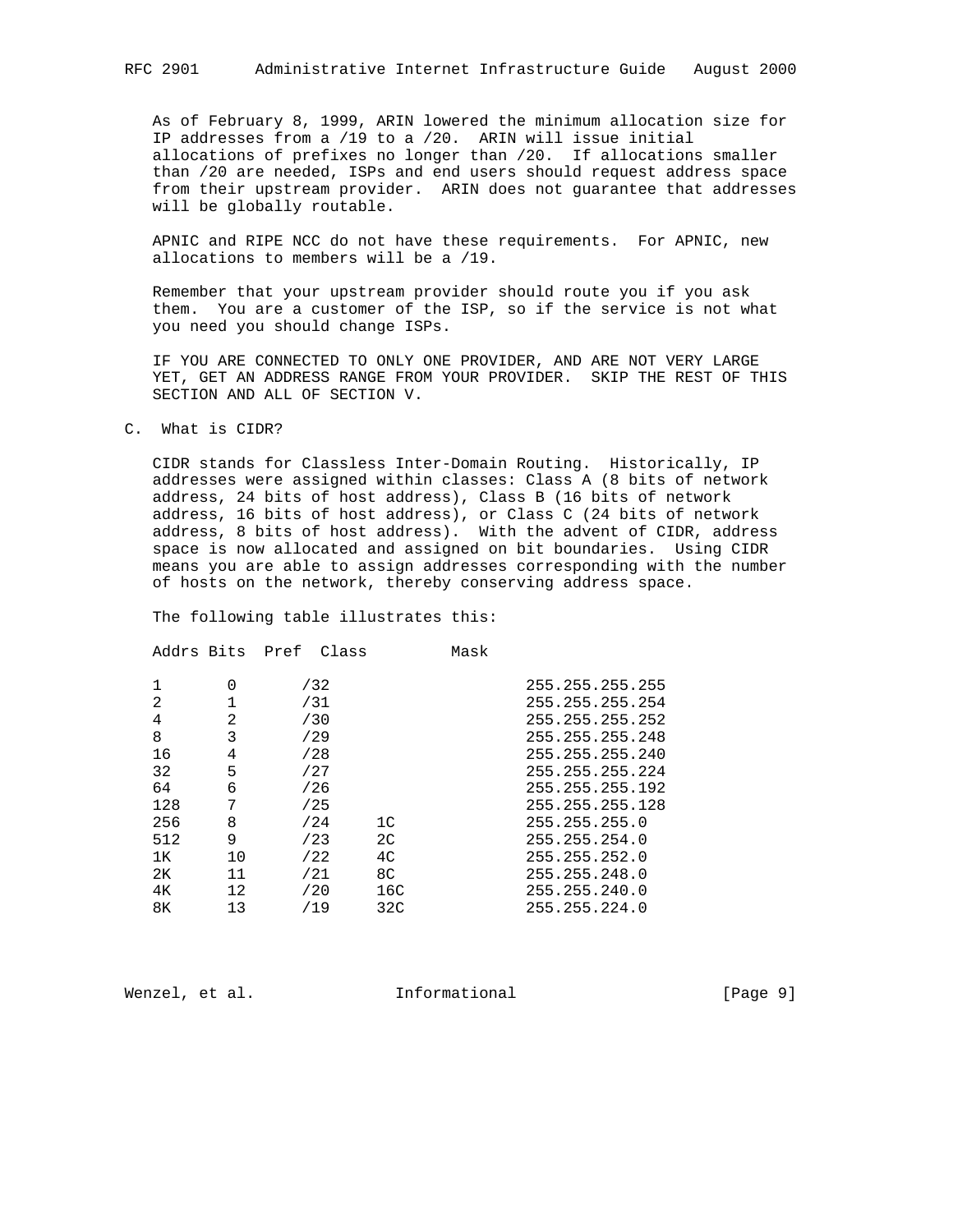Addrs

 Number of addresses available; note that the number of addressable hosts normally is 2 less than this number because the host parts with all equal bits (all 0s, all 1s) are reserved.

#### Bits

Size of the allocation/assignment in bits of address space.

Pref

 Length of the prefix covering this address space. This is sometimes used to indicate the size of an allocation/assignment.

Class

Size of the address space in terms of class C network numbers.

Mask

 The network mask defining the routing prefix in dotted quad notation.

(From http://www.ibm.net.il/˜hank/cidr.html)

D. How do I request and register address space?

 You will need to send a database object to the appropriate registry to request and register address space. The registration databases are composed of records that are a series of fields separated by one or more blank lines; each field consists of two parts, the tag and the value. Do not modify the tags in the templates or errors will occur. Values for particular fields are specified in the templates; be careful to enter appropriate information.

 The first line of a template denotes the record type. For example, an IP address template's first line is inetnum, therefore the record is known as an inetnum object. This first line is also used as the primary key for the record, therefore if you want to modify the first field of the record, the only way to do so is to delete the record entirely and add a new record with the corrected information.

For illustration, here is the RIPE inetnum object.

 inetnum: [IP address range that will be assigned] netname: Network-Name descr: Network-Name Communications Company, Town admin-c: NIC-handle of administrative contact tech-c: NIC-handle of technical contact country: ISO 3166-country-code

Wenzel, et al. **Informational** [Page 10]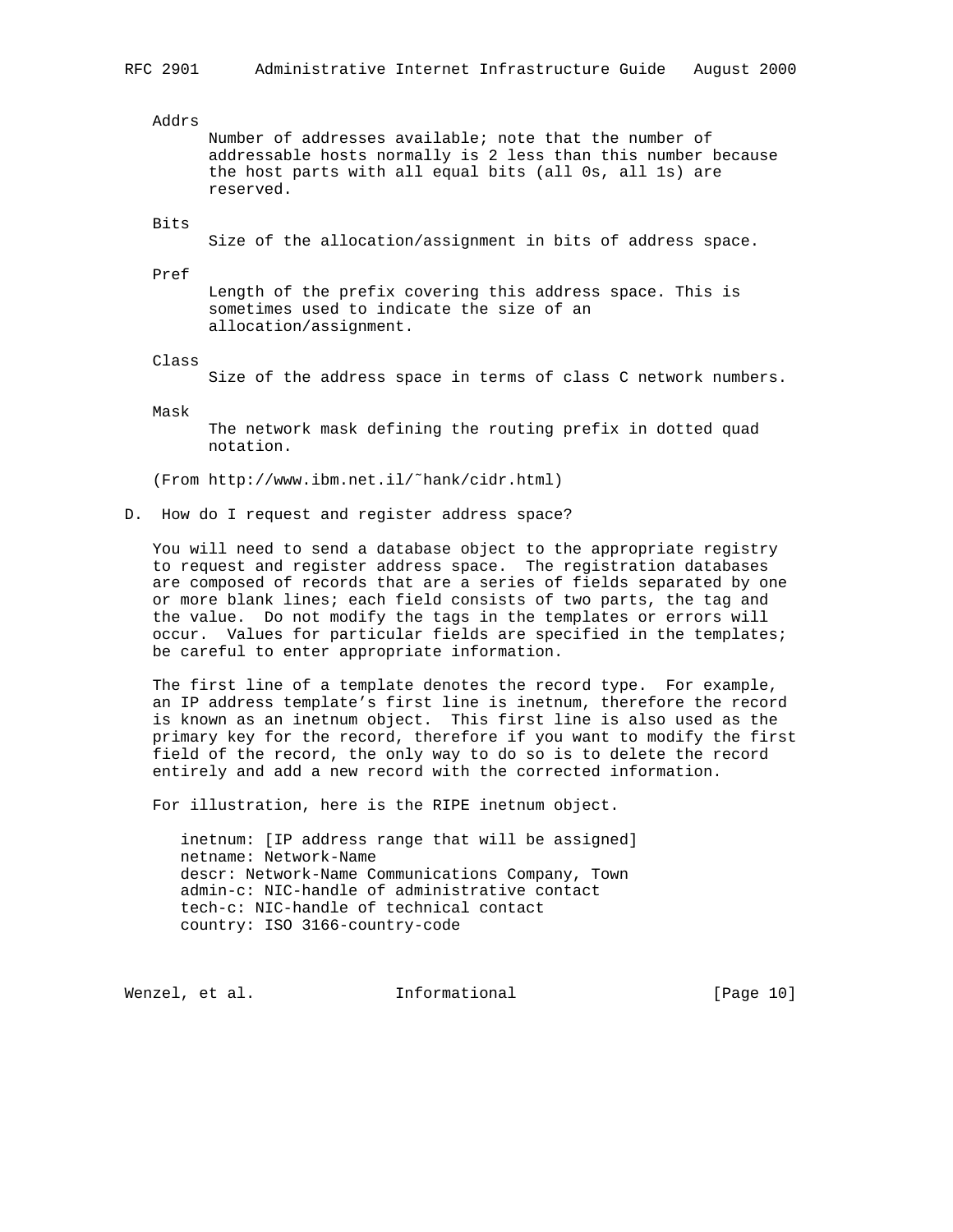rev-srv: ns.someserver.net rev-srv: ns.otherserver.net status: assigned pa (provider aggregatable) or assigned pi (provider independent) changed: email@address.net 960731 source: RIPE

For Countries in the APNIC Region

 In order to obtain services from APNIC, you will need to become a member. APNIC-070 is the APNIC Membership Application. It is located at:

ftp://ftp.apnic.net/apnic/docs/membership-application

Send the completed form via email to APNIC at:

member-apply@apnic.net

APNIC Address Allocation Requests:

 Once you have become a member, you can request IP address space using one of the three IP address request forms. If you are an organization that will use address space internally only (e.g., large enterprises such as universities, government ministries, large corporations, etc.), choose #1 (End User Address Request). If you are an organization that plans to sub-delegate address space to customers (e.g., you are an ISP), choose #2 (ISP Address Request). If you are a confederation of ISPs (e.g., national NICs, etc.), choose #3 (Confederation Address Request).

1. APNIC-074 is the APNIC End User Internet Address Request Form.

 2. APNIC-065 is the APNIC Internet Services Provider Internet Address Request Form.

 3. Confederations are a means by which service providers can group together to provide resource allocation and registration services tailored to their specific local language and cultural requirements. For details on how to become an APNIC recognized confederation, please see APNIC Confederation Concepts and Requirements located at:

ftp://ftp.apnic.net/apnic/docs/confed-requirements

APNIC-074 is the APNIC Confederation Internet Address Request Form.

Wenzel, et al. Informational [Page 11]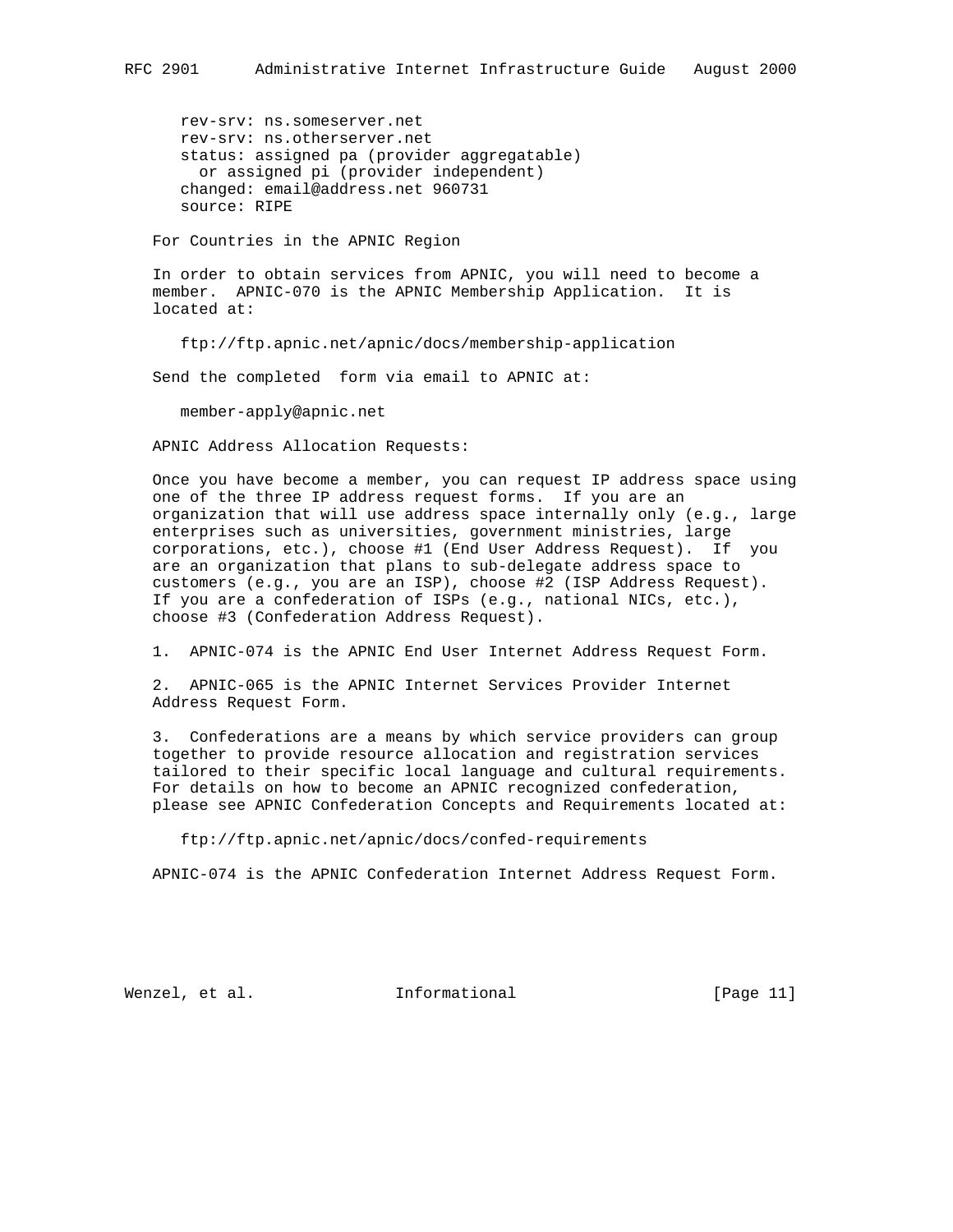Copies of all forms can be found in the following directory:

ftp://ftp.apnic.net/apnic/docs

http://www.apnic.net/reg.html

All completed forms should be sent to:

hostmaster@apnic.net

 If there are strong reasons why you cannot obtain address space from your upstream ISP, and you require address space as a one-time allocation only, you can obtain address space as a "non member". For more details, see APNIC-071:

http://ftp.apnic.net/apnic/docs/non-member-application

and send the completed form to:

billing@apnic.net

For Countries in the ARIN Region

 Membership in ARIN is optional and not a requirement for requesting IP address space from the registry or from your Internet service provider. If you are a large end user organization, choose #1. If you are an ISP, choose #2.

1. The form for network number assignments is located at:

ftp://rs.arin.net/templates/networktemplate.txt

or

or

http://www.arin.net/templates/networktemplate.txt

 2. The form for ISPs to obtain a CIDR block of IP network numbers is located at:

ftp://rs.arin.net/templates/isptemplate.txt

or

http://www.arin.net/templates/isptemplate.txt

Send either completed form via email to ARIN at:

hostmaster@arin.net

 with "IP request" (if you chose #1) or "ISP CIDR request" (if you chose #2) in the subject field, as appropriate.

Wenzel, et al. **Informational** [Page 12]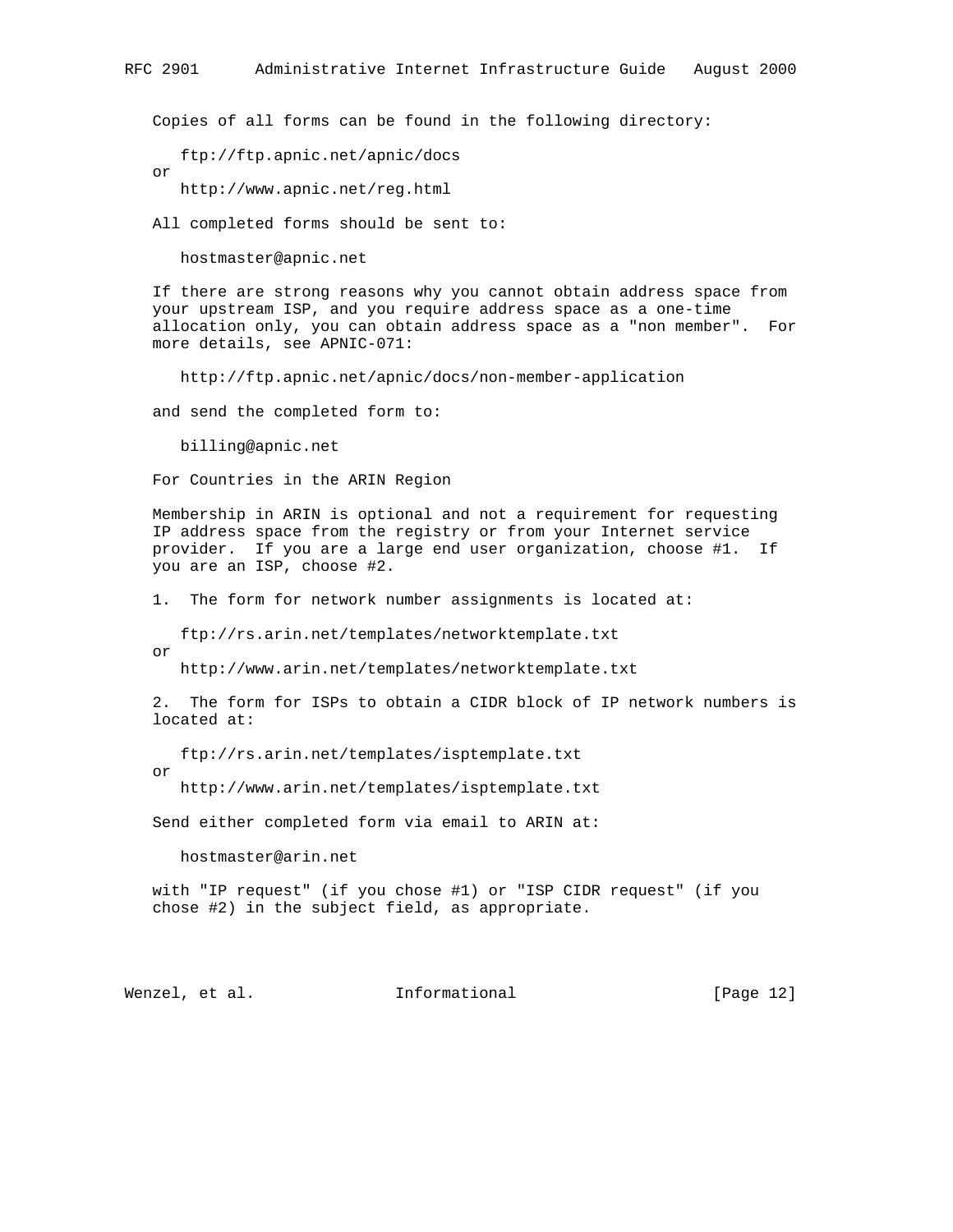For Countries in the RIPE Region

 RIPE NCC provides IP address space allocation only to contributing local Internet registries. For a description of the European Internet Registry policies and procedures, see RIPE-159, "European Internet Registry Policies and Procedures". It is located at:

ftp://ftp.ripe.net/ripe/docs/ripe-159.txt

 RIPE-160 is Guidelines for Setting up a Local Internet Registry. It is located at:

ftp://ftp.ripe.net/docs/ripe-160.txt

 If you have questions regarding setting up a new local IR, please contact the RIPE NCC at:

new-lir@ripe.net

 Once your local IR is established, you will get detailed information on how to submit requests to the RIPE NCC hostmaster.

Send the completed form via email to RIPE NCC at:

ncc@ripe.net

If you have general queries, please contact RIPE NCC at:

ncc@ripe.net

E. Section References

 For more information on IP addresses, see RFC 1518, "An Architecture for IP Address Allocation with CIDR" and RFC 2050, "Internet Registry IP Allocation Guidelines".

III. Autonomous Systems (AS)

STEP THREE: IF NEEDED, OBTAIN AN AUTONOMOUS SYSTEM NUMBER.

A. What is an ASN and do I need one?

 Autonomous System Numbers (ASNs) are used to facilitate routing in multi-homed environments. They are allocated when your routing policy is different from your provider's. This generally means your site is multi-homed. In nearly all cases, unless you are multi-homed to more than one ISP, you will not need an ASN. If your routing policy does not differ from your service provider's, you should use

Wenzel, et al. 1nformational 1999 [Page 13]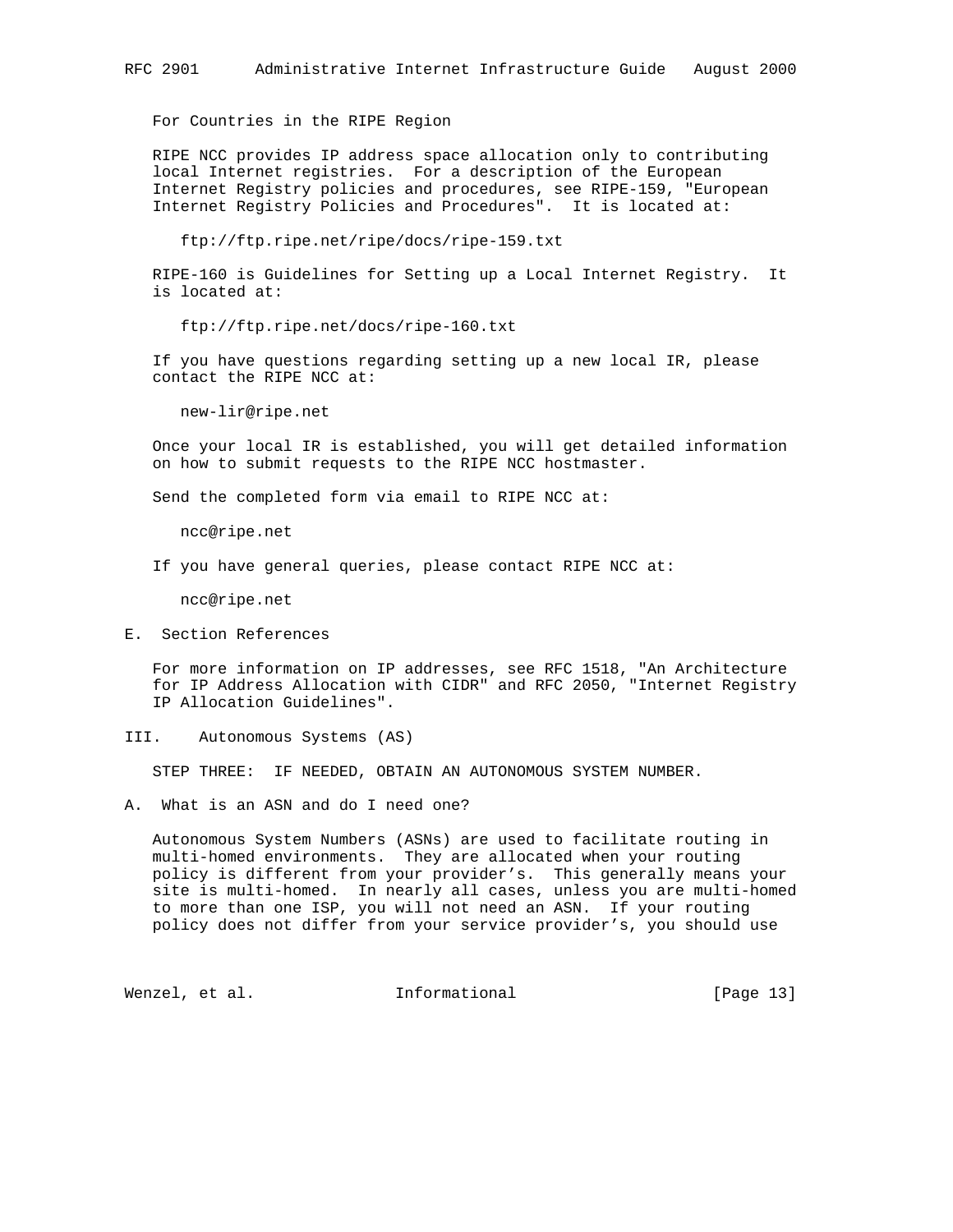the service provider's ASN. If there is constant traffic between you and a point in another country, you may want to connect to a second ISP in that country. Note that the resultant multi-homing generally makes the system more robust and may also change registry (and therefore request) relationships. It also increases costs greatly.

 You may have to reduce traffic on your international lines by choosing to connect to a local exchange point. This allows traffic to stay within your country and off of expensive international links. If you implement this plan, you will be multi-homed and will need to read the autonomous systems and routing sections of this document.

B. How do I register an ASN?

 Since the ASN space is quite limited, request only what you really need when you need it.

For Countries in the APNIC Region

APNIC-066 is the ASN Request Form. The form is located at:

http://ftp.apnic.net/apnic/docs/asn-request

Send the completed form via email to APNIC at:

hostmaster@apnic.net

For Countries in the ARIN Region

A complete listing of assigned ASNs is located at:

ftp://rs.arin.net/netinfo/asn.txt

The ASN registration form is located at:

ftp://rs.arin.net/templates/asntemplate.txt

http://www.arin.net/templates/asntemplate.txt

Send the completed form via email to ARIN at:

hostmaster@arin.net

with "ASN request" in the subject field.

or

Wenzel, et al. **Informational** [Page 14]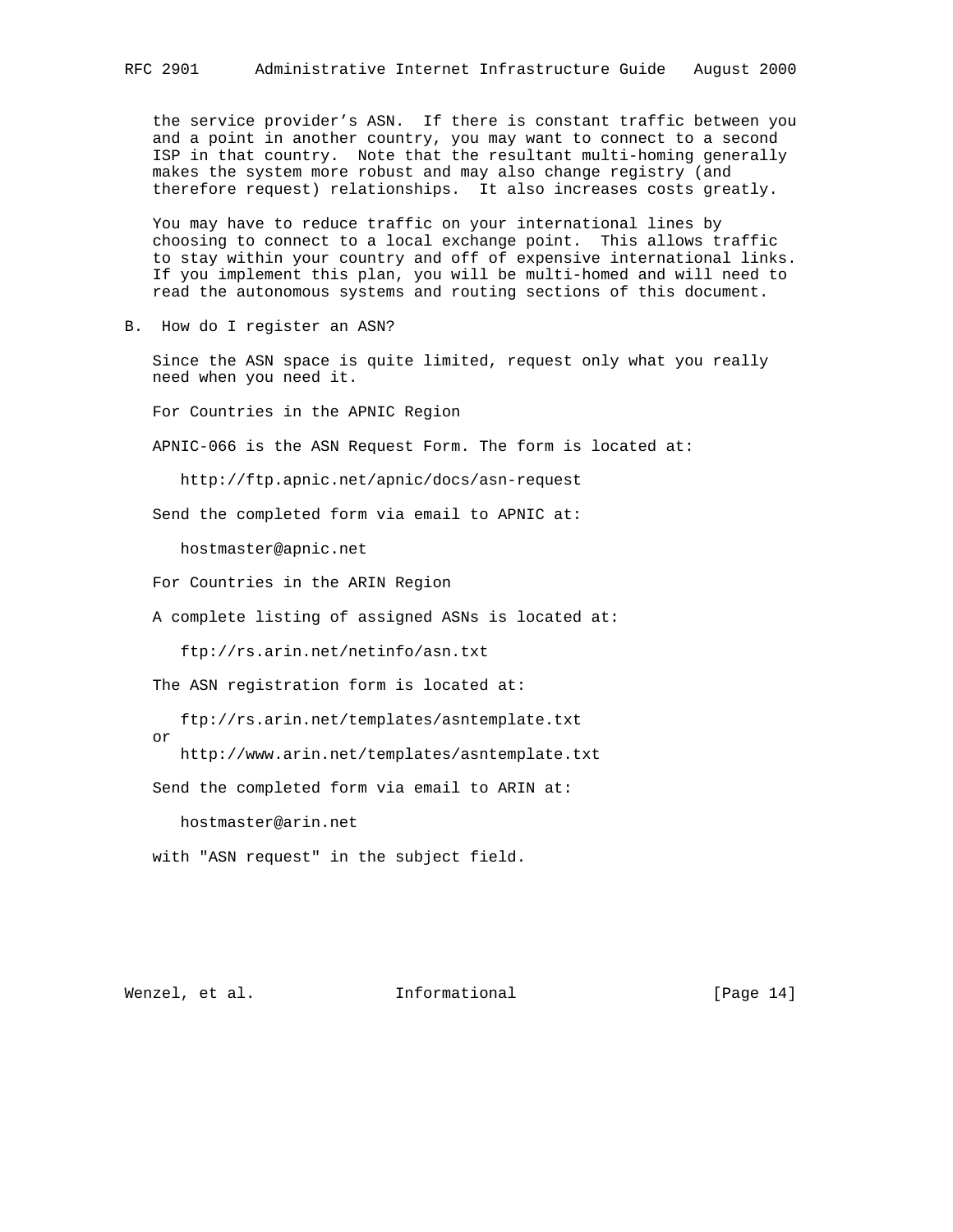For Countries in the RIPE Region

 The European Autonomous System Number Application Form and Supporting Notes form (RIPE-147) is located at:

ftp://ftp.ripe.net/ripe/docs/ripe-147.txt

Local IRs can send the completed form via email to RIPE at:

hostmaster@ripe.net

C. Section References

 For more information on ASNs, see RFC 1930, "Autonomous Systems  $(AS)$ ".

IV. Routing and Exchange Points

STEP FOUR: IF NEEDED, REGISTER WITH A ROUTING DATABASE.

A. Do I need to register with a routing database?

 You do not need to register with a routing database if you are simply carrying default routes to your (single) ISP. If you get your address space from an ISP, the ISP will register you. If you are connected to more than one ISP, then you should register with a routing database.

 The more multi-homed you are, the larger your routing tables need to be. If you are connected to public exchange points (see examples below), or to more than one backbone ISP, you need to carry full routing tables and run without a default route.

Example European Exchange Points:

| LINX   | London Internet Exchange                  |
|--------|-------------------------------------------|
| M9-IX  | Moscow Internet Exchange                  |
| NIX.CZ | Neutral Internet Exchange, Czech Republic |

Example Asia/Pacific Exchange Points:

| AUIX | Australia Internet Exchange |  |
|------|-----------------------------|--|
| HKTX | Hong Kong Internet Exchange |  |
| JPIX | Japan Internet Exchange     |  |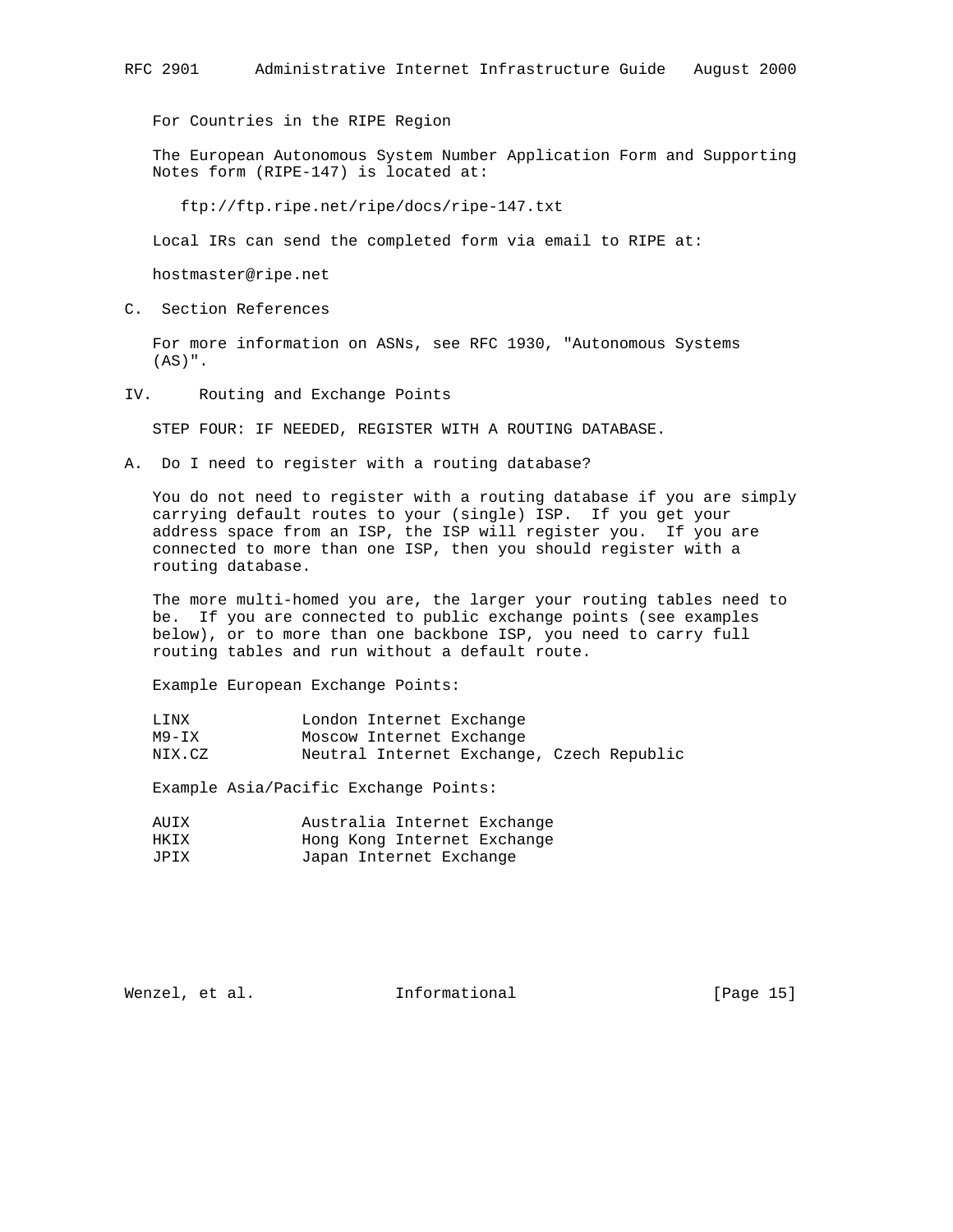Example Americas Exchange Points:

| MAE-EAST | Metropolitan Area Ethernet - East |
|----------|-----------------------------------|
| MAE-WEST | Metropolitan Area Ethernet - West |
| PATX     | Palo Alto Internet Exchange       |

 Depending on the requirements of your international ISP, you may be able to have only a default route to them and specific routes to other suppliers if you have an in-country exchange point. Or they may require that you carry a full set of routes, treating your connection to the in-country exchange point as if it were a multi homed connection.

B. What about CIDR and routing?

 All registries use CIDR. All major router vendors (Cisco, 3Com, Nortel, Proteon, IBM, etc.) support CIDR. CIDR Internet routers use only the prefix of the destination address to route traffic to a subnetted environment.

C. How do I choose a routing database?

 The Internet Routing Registry (IRR) describes registries maintained by several national and international networking organizations. These currently include the RIPE Network Coordination Centre (NCC), ANS (Advanced Network Solutions, Inc.), Bell Canada (formerly CA\*net), Cable and Wireless (CW), and the Routing Arbiter Database (RADB). The IRR is a way for ASNs to publicize their own intended routing policies without having to request a change from a go between.

 "whois" queries to "whois.ra.net" return data that they gather from the entire IRR set of routing registries. Tools such as "peval" and "rtconfig" return data only from the RADB. Thus, when running those tools and desiring data from a set of registries, one must enumerate them as in the following example. "whois" queries to the client configure the precedence of routing databases. For example:

@RtConfig set sources = "TEST, RADB, RIPE, ANS, BELL, CW"

 There are several other registries, such as ALTDB. A list, and other information on RADB, is available at:

http://www.radb.net/

 As of January 1, 2000, the transition to the Routing Policy Specification Language (RSPL) is complete. RIPE-181 object submissions are no longer accepted. For more information, see:

Wenzel, et al. **Informational** [Page 16]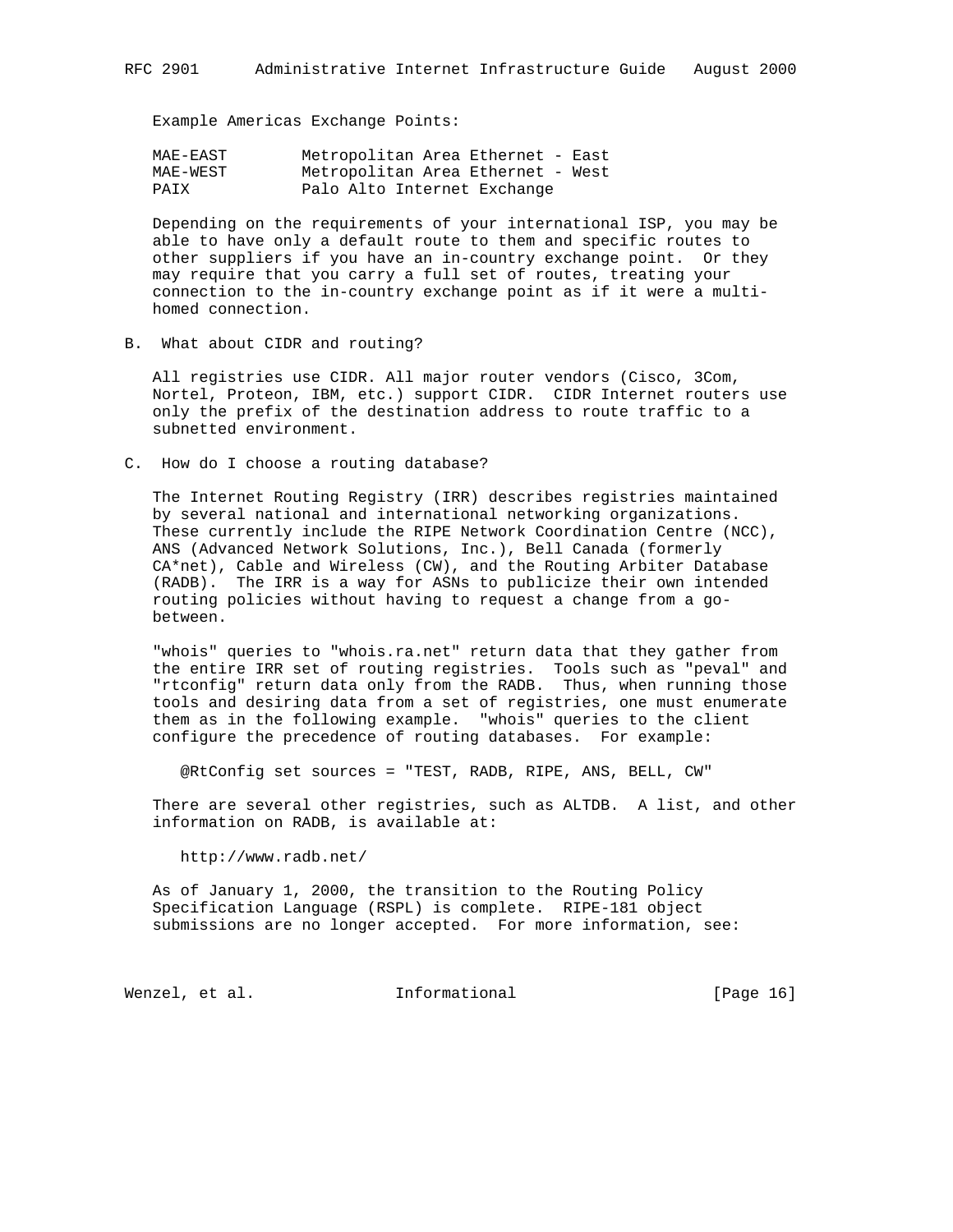http://www.merit.edu/radb/announce.html

 With the exception of the Routing Arbiter Database, each registry serves a limited customer base. ANS, Cable and Wireless, and Bell Canada accept routing registrations for their customers alone, and the RIPE NCC oversees European registrations. The Routing Arbiter Database is unique in that it handles registrations for networking organizations not covered by the other routing registries. The Routing Arbiter also provides coordination among all the registries to ensure consistent representation of routing policies.

 All Regional IRs need to register with one (only one) of the routing databases in the IRR. If you are announcing routes via BGP4, you need to register your routes in the Routing Registry in only one of the IRR's. Logically, this will be the "closest" IRR to you. However, note that some ISPs do not use the regional registries or RADB.

D. How do I register in the RADB (The Americas)?

 You need to submit three types of database records to the RADB: one or more maintainer objects, an AS object, and one or more route objects.

 To specify the individuals who are allowed to update your records in the RADB, fill out one or more maintainer objects and send them via email to:

db-admin@radb.net

 You need to submit a maintainer object before you can register any AS or route objects.

 To describe the autonomous system that announces your routes, fill out an AS object and submit it via email to:

auto-dbm@radb.net

AS objects are also called aut-num objects.

 To register your routes, fill out one or more route objects, and send them to RADB via email to:

auto-dbm@radb.net

 Note that most of the IRR participants have the auto-dbm@xx.net email address function for accepting updates to the IRR automatically.

Wenzel, et al. 1nformational [Page 17]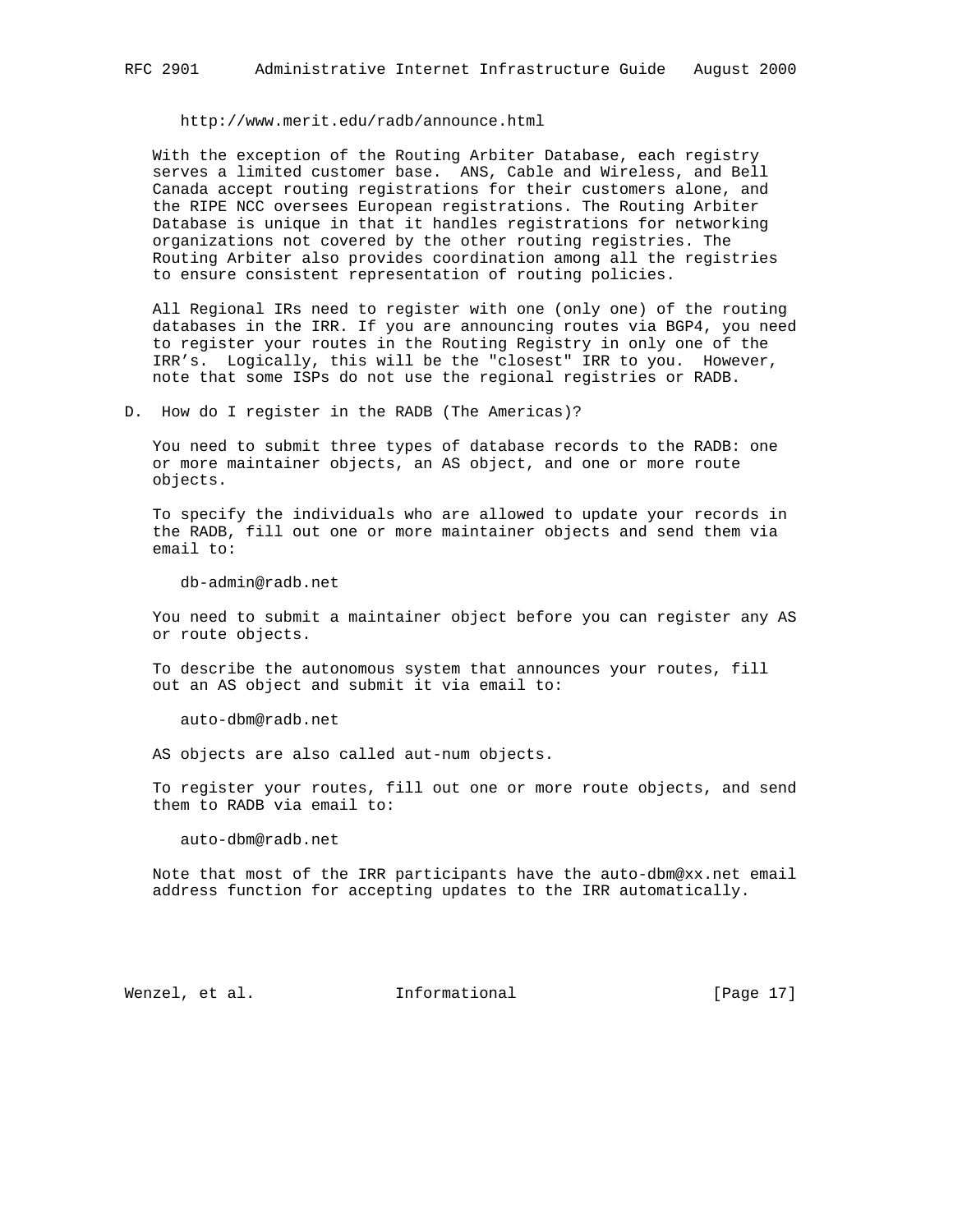# RFC 2901 Administrative Internet Infrastructure Guide August 2000

# E. Section References

 For more information on routers, see RFC 1812, "Requirements for IP Version 4 Routers". See also RFC 1786, "Representation of IP Routing Policies in a Routing Registry (ripe-181++)".

 For more information on CIDR and routing, see RFC 1817, "CIDR and Classful Routing".

V. Domain Name Registration

STEP FIVE: REGISTER YOUR DOMAIN NAME.

A. What is a country domain?

 The Domain Name System (DNS) specifies the naming of computers within a hierarchy. Top-Level Domain (TLD) names include generic TLDs (gTLDs) and two-letter country codes (ccTLDs). Examples of gTLDs include .com (commercial), .net (network), and .org (organization). Examples of two-letter country codes are .ca for Canada, .fr for France, and .id for Indonesia. ISO 3166 is used as a basis for country code top-level domain names. Country codes are assigned by the International Organization for Standardization (ISO) in cooperation with the United Nations. The Internet Assigned Numbers Authority (IANA) directly registers all country-code top-level domains, however it is not involved in the allocation of codes to countries. IANA is a function of the Internet Corporation for Assigned Names and Numbers (ICANN, see Appendix A). See ISO 3166 for more information and a current listing of country codes (Appendix C).

 A hierarchy of names may, and normally should be, created under each TLD. There is a wide variation in the structure of country domains. In some countries there is a substantial hierarchy, while in others the structure is flat. In some country domains the second levels are generic categories, while in others they are based on geography, and in still others, organization names are listed directly under the country code. Examples of second level generic categories are ac or edu (academic or education), co or com (corporate or commercial), and go or gov (government).

B. How do I register as a country domain?

 First check that: (1) the domain is still available, few are, (2) you have someone in your country as the administrative contact, and (3) your name servers are prepared (see RFC 1912 for information on common errors in preparing name servers).

Wenzel, et al. **Informational** [Page 18]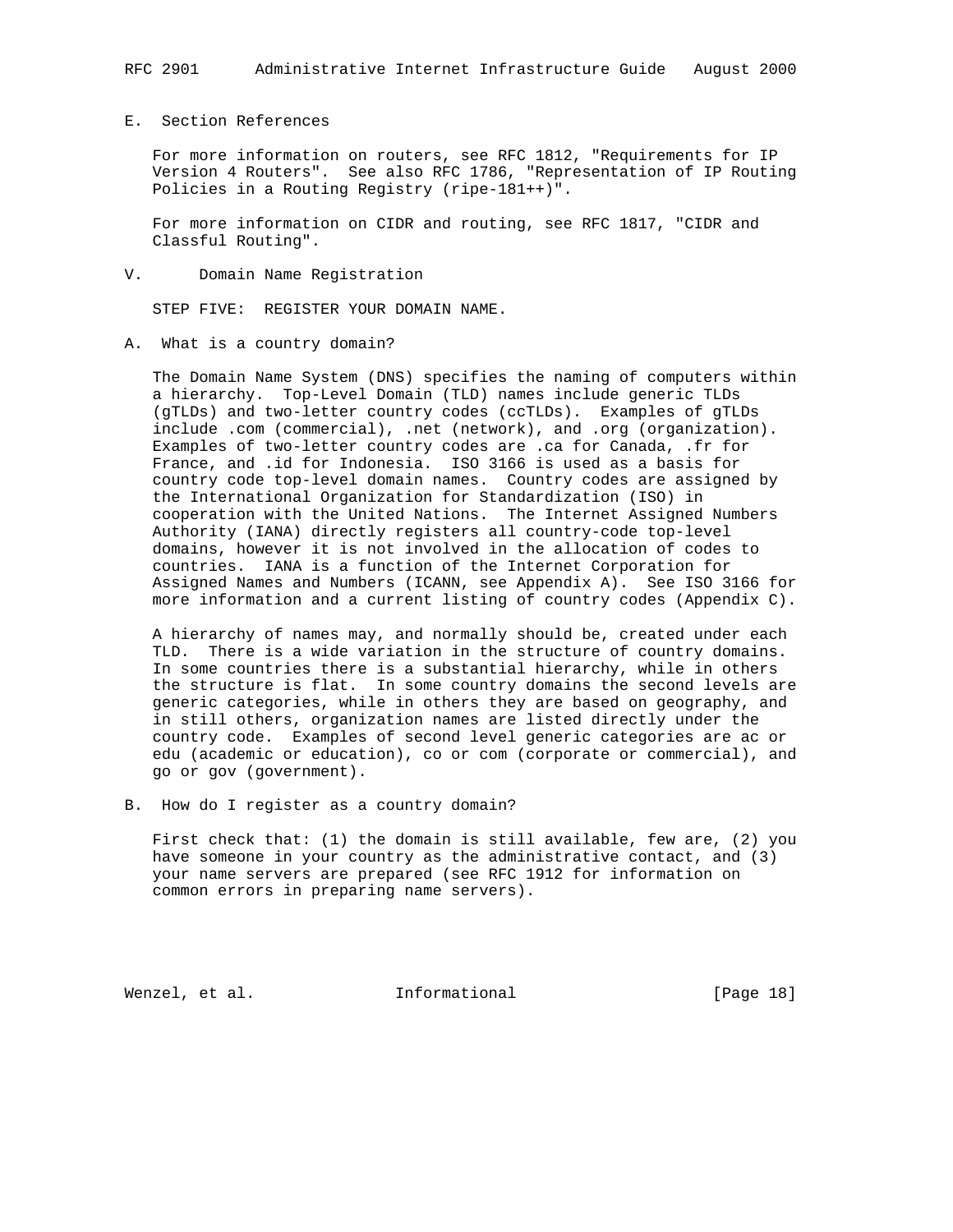The whois master database is the authoritative source of information on .com, .net, .org, and .edu domain name registrations. It is currently maintained by Network Solutions, Inc. and holds referral pointers to which whois database contains the record for the domain name.

To apply to manage a country code top-level domain you should:

 1. First, if you are on a UNIX host, use the "whois" command to see if the domain is already registered:

whois =<domain>

 2. If the domain does not already have an administrative contact, request a Domain Name Agreement template from IANA by sending email to:

iana@iana.org

C. What if my country is already registered?

 If your country is already registered, contact the country-code administrator to register a new second-level domain name.

 Please note that ARIN, RIPE, and APNIC do not handle domain names (other than IN-ADDR.ARPA). If you want to register a domain name directly under a top-level domain (TLD), please contact the appropriate TLD administrator.

D. How do I resolve a country domain name dispute?

 See RFC 1591 for domain name dispute information. Note that you will need to resolve the dispute within your country before you contact IANA.

E. Section References

 For more information on domain names, see RFC 1591, "Domain Name System Structure and Delegation"; RFC 1713, "Tools for DNS Debugging"; and RFC 1912, "Common DNS Operational and Configuration Errors".

VI. IN-ADDR.ARPA Domain Delegation

STEP SIX: IF NEEDED, REGISTER YOUR IN-ADDR.ARPA DOMAIN.

Wenzel, et al. 1nformational 1915 [Page 19]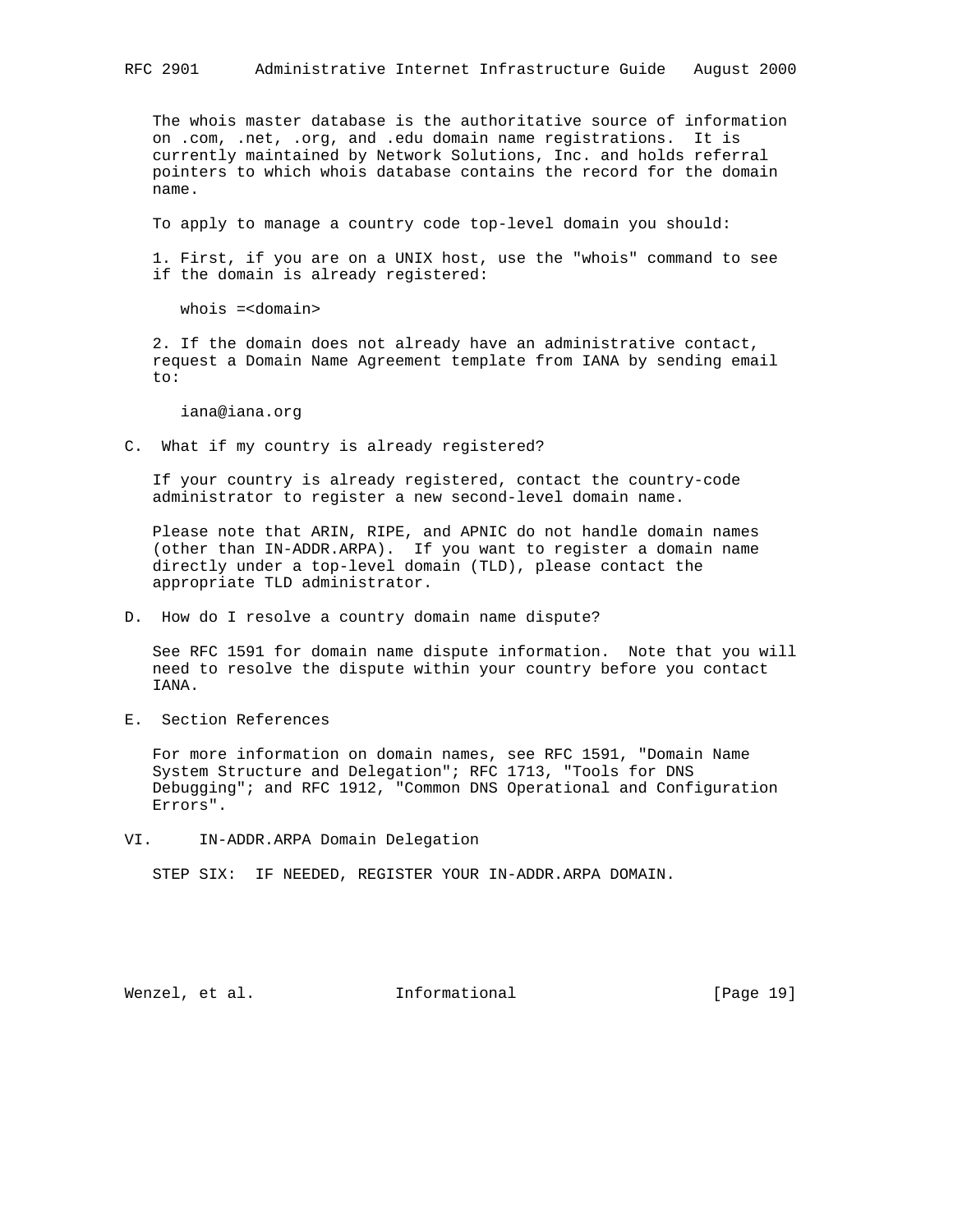A. What is an IN-ADDR.ARPA domain and do I need one?

 An IN-ADDR.ARPA domain allows for mapping of IP addresses into domain names. This is often referred to as "inverse addressing" because it is the opposite of the domain name to IP address resolution. IN-ADDR domains are represented using the network number in reverse. For example, the IN-ADDR domain for network 123.45.67.0 is represented as 67.45.123.in-addr.arpa.

You almost always need reverse resolution.

B. How do I register an IN-ADDR.ARPA domain?

 You should ask your upstream provider about registering your IN- ADDR.ARPA domains. If you are working directly with a regional registry, see below.

For Countries in the APNIC Region

The IN-ADDR.ARPA Delegation Form is APNIC-064 and is located at:

ftp://ftp.apnic.net/apnic/docs/in-addr-request

 CAUTION: You must set-up your name server to accept the delegation prior to submission of this form.

Send the completed form via email to APNIC at:

domreg@rs.apnic.net

For Countries in the ARIN Region

 How IN-ADDR.ARPA is registered is dependent on the registration of the block needing reverse entries. For example, all blocks that have been registered directly from the Regional IR may have IN-ADDR.ARPA delegation established by ARIN. In this case, IN-ADDR.ARPA delegations are registered using the ARIN modify template. This template can be found at:

 ftp://ftp.arin.net/templates/modifytemplate.txt or http://www.arin.net/templates/modifytemplate.txt

Instructions for completing the template can be found at the bottom

of the template.

CAUTION: Do not list your network number in reverse on the template.

Wenzel, et al. **Informational** [Page 20]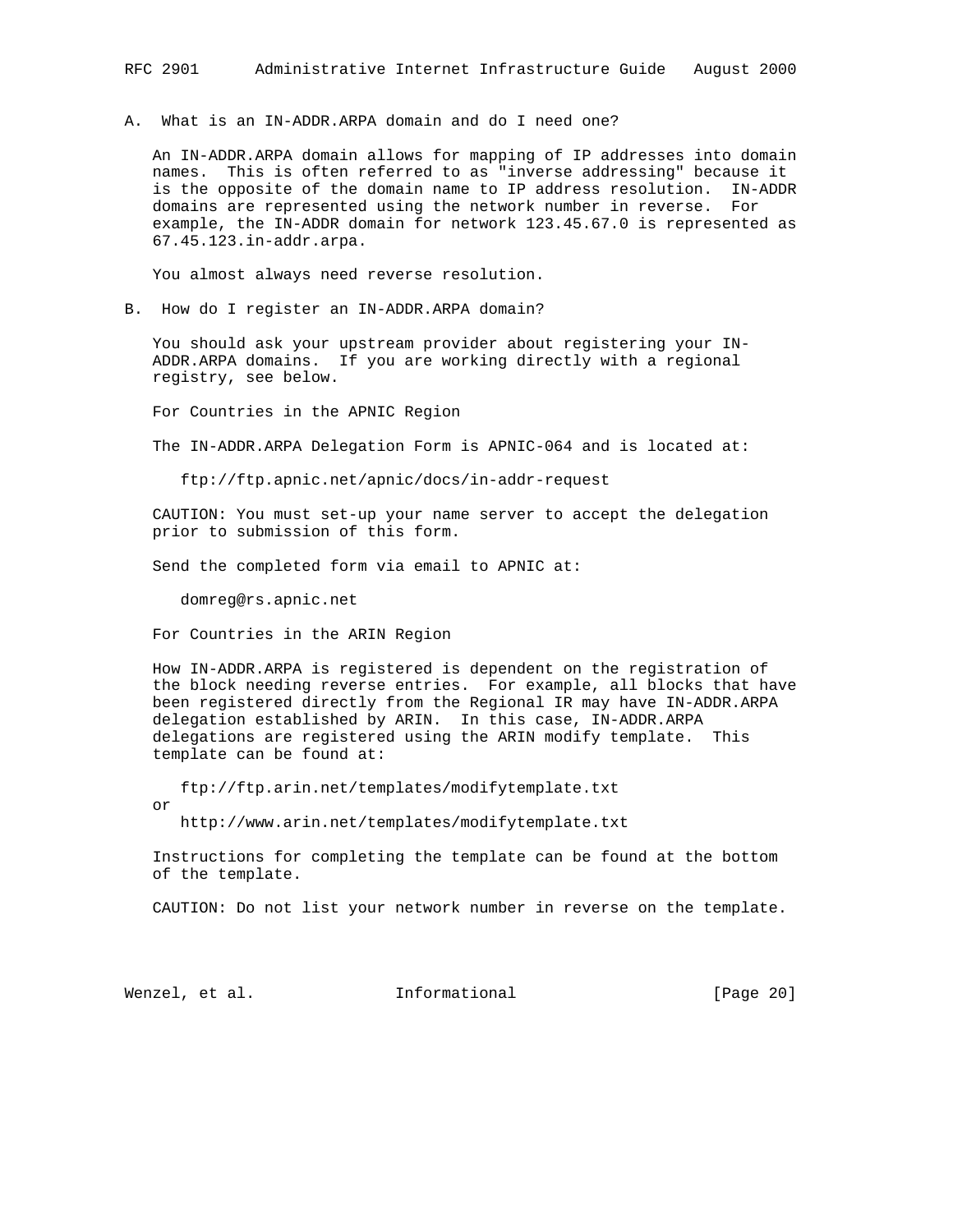Send the completed form via email to ARIN at:

hostmaster@arin.net

 All blocks that have been reassigned to your organization by an ISP will have IN-ADDR.ARPA established by your provider. In this case, contact the ISP that reassigned IP address space to your organization and coordinate IN-ADDR.ARPA delegation.

For Countries in the RIPE Region

 The domain object needs to be entered in the RIPE database before requesting reverse delegation.

 domain: 0.194.in-addr.arpa descr: Our organization allocation admin-c: NIC-handle of administrative contact (e.g., JLC-2RIPE) tech-c: NIC-handle of technical contact zone-c: NIC-handle of zone contact nserver: Name server (e.g., ns.someserver.net) nserver: ns.otherserver.net nserver: ns.ripe.net changed: email@address.net 960731 source: RIPE

NOTE: One of the name servers has to be ns.ripe.net

 The domain object described above should be included in the request, as well as zone file entries for the zone above the one requested. For example, if a reverse delegation is requested for 1.193.in addr.arpa, the relevant zone file entries should be included for 193.in-addr.arpa; whereas if a reverse delegation is requested for 2.2.193.in-addr.arpa, the zone file entries should be included for 2.193.in-addr.arpa.

Send the completed object(s) via email to RIPE at:

auto-inaddr@ripe.net

VII. Security

A. Is there a way to prevent unauthorized changes to my objects?

 Registries provide various security measures to prevent unauthorized changes to your database entries. Contact your regional IR for more information. Note that the contact information you provide in the database object registrations is not private.

Wenzel, et al. Informational [Page 21]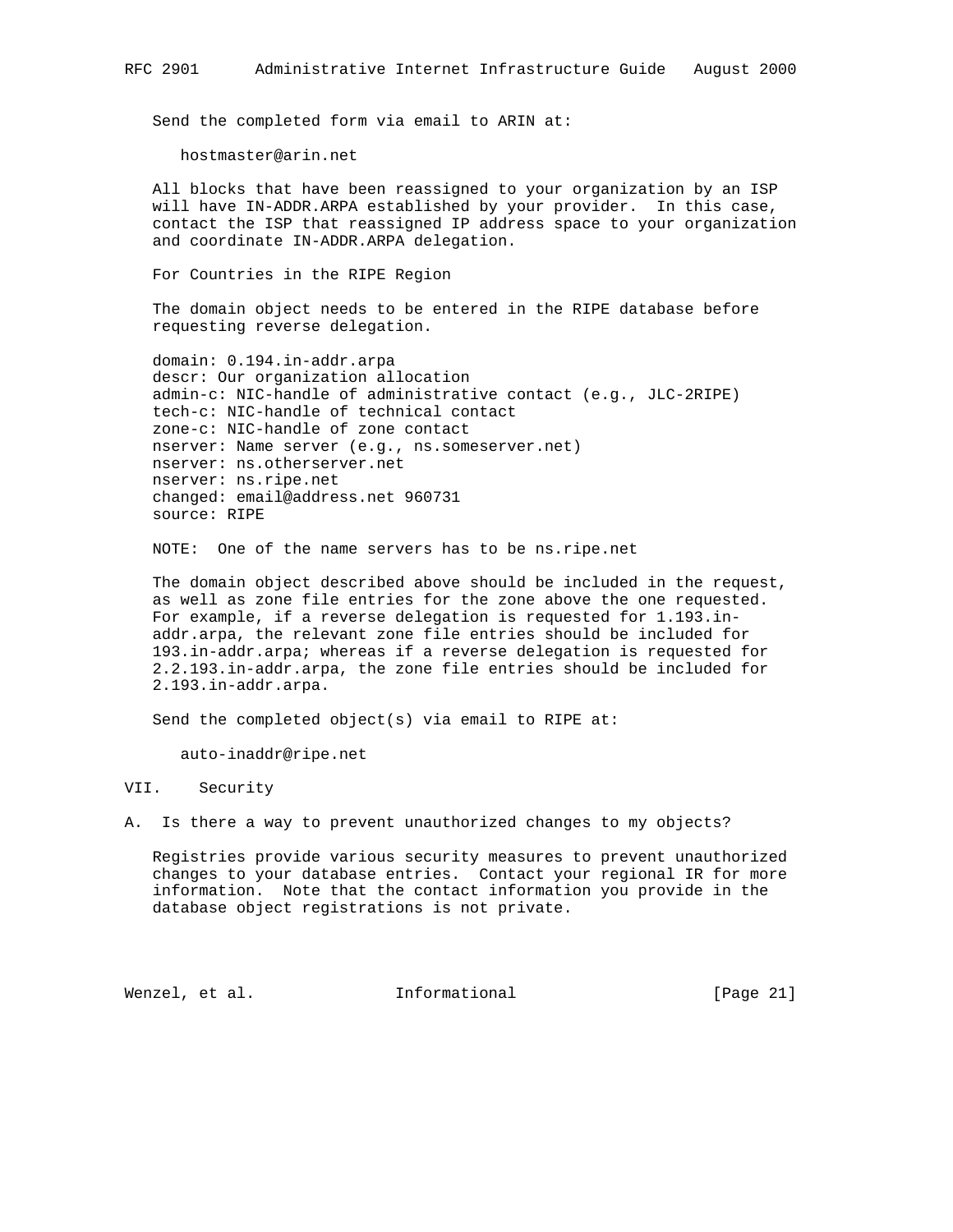# RFC 2901 Administrative Internet Infrastructure Guide August 2000

VIII. Network Optimization and Management

A. How do I optimize traffic on my network?

 Contact the Cooperative Association for Internet Data Analysis (CAIDA). CAIDA is a collaborative undertaking to promote greater cooperation in the engineering and maintenance of a robust, scalable global Internet infrastructure. CAIDA provides a neutral framework to support these cooperative endeavors.

The CAIDA web-site is located at:

http://www.caida.org/

Send email with questions or comments to:

info@caida.org

Security Considerations

Security is discussed in section VII.

Acknowledgements

 Thanks to Brian Candler, David Conrad, John Heasley, Kim Hubbard, Daniel Karrenberg, Anne Lord, Dawn Martin, Charles Musisi, Jon Postel, and April Marine and the IETF User Services Working Group for reviewing various versions of this document; and to Hank Nussbacher for permission to reprint his table on CIDR.

 Special thanks are also due to Dr. Steven Goldstein of the National Science Foundation for his contributions and suggestions, and to the National Science Foundation for partial funding of this work.

 This material is based upon work supported by the National Science Foundation under Grant No. NCR-961657. Any opinions, findings, and conclusions or recommendations expressed in this material are those of the author(s) and do not necessarily reflect the views of the National Science Foundation.

References

- [1] Malkin, G., "Internet Users' Glossary", FYI 18, RFC 1983, August 1996.
- [2] Hinden, R., Editor, "Applicability Statement for the Implementation of Classless Inter-Domain Routing (CIDR)", RFC 1517, September 1993.

Wenzel, et al. **Informational** [Page 22]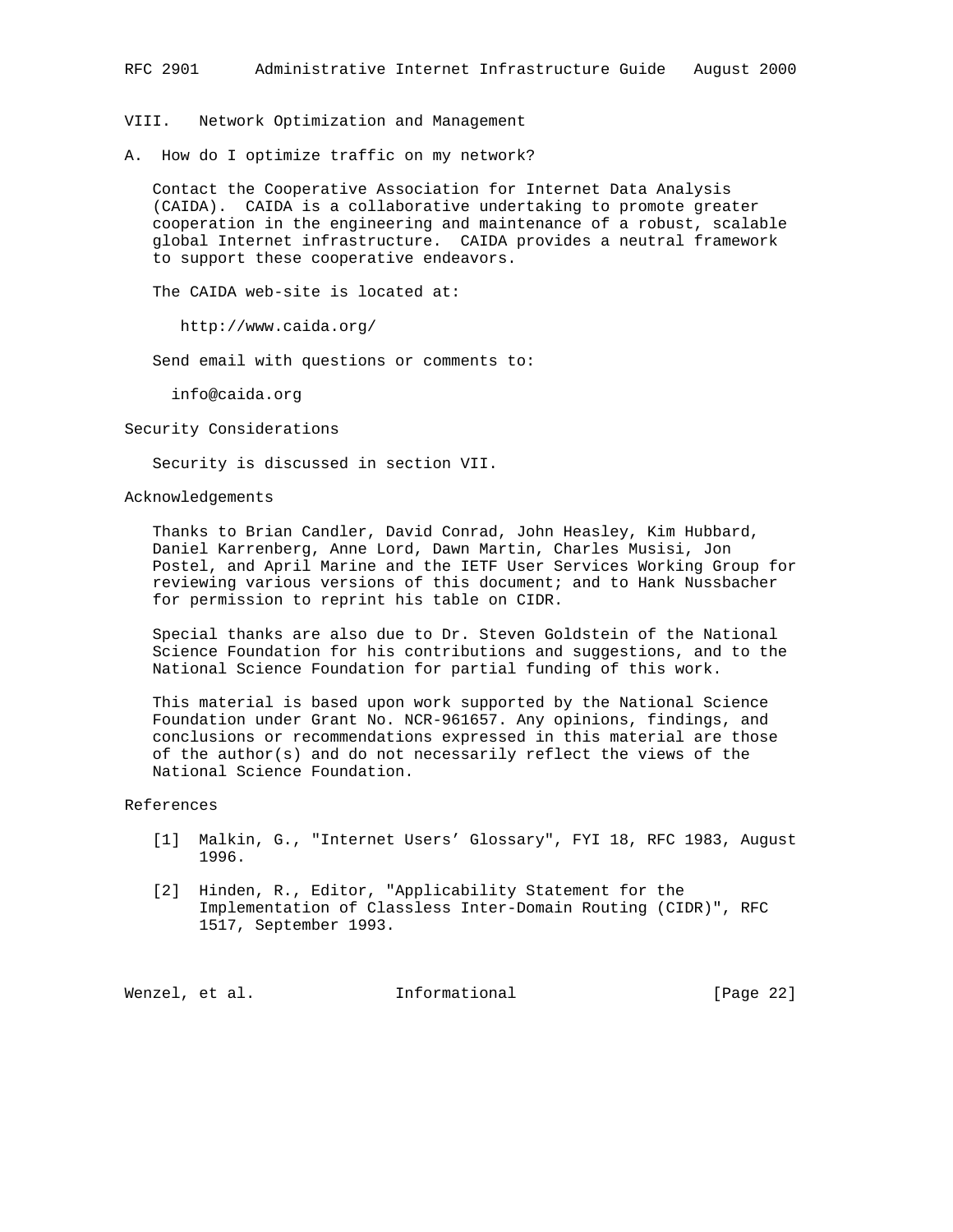- [3] Rekhter, Y. and T. Li, "An Architecture for IP Address Allocation with CIDR", RFC 1518, September 1993.
- [4] Fuller, V., Li, T., Yu, J. and K. Varadhan, "Classless Inter- Domain Routing (CIDR): an Address Assignment and Aggregation Strategy", RFC 1519, September 1993.
- [5] Rekhter, Y. and C. Topolcic, "Exchanging Routing Information Across Provider Boundaries in the CIDR Environment", RFC 1520, September 1993.
- [6] Postel, J., "Domain Name System Structure and Delegation", RFC 1591, March 1994.
- [7] Wijnen, B., Carpenter, G., Curran, K., Sehgal, A. and G. Waters, "Simple Network Management Protocol Distributed Protocol Interface Version 2.0", RFC 1592, March 1994.
- [8] Ramao, A., "Tools for DNS debugging", RFC 1713, November 1994.
- [9] Baker, F., "Requirements for IP Version 4 Routers", RFC 1812, June 1995.
- [10] Rekhter, Y., "CIDR and Classful Routing", RFC 1817, August 1995.
- [11] Barr, D., "Common DNS Operational and Configuration Errors", RFC 1912, February 1996.
- [12] Hawkinson, J. and T. Bates, "Guidelines for Creation, Selection, and Registration of an Autonomous System", RFC 1930, March 1996.
- [13] Freed, N. and N. Borenstein, "Multipurpose Internet Mail Extensions (MIME) Part One: Format of Internet Message Bodies", RFC 2045, November 1996.
- [14] Hubbard, K., Kosters, M., Conrad, D., Karrenberg, D. and J. Postel, "Internet Registry IP Allocation Guidelines", BCP 12, RFC 2050, November 1996.
- [15] Kessler, G. and S. Shepard, "A Primer On Internet and TCP/IP Tools and Utilities", FYI 30, RFC 2151, June 1997.
- [16] ISO 3166: "Codes for the Representation of Names of Countries"
- [17] Palasri, S., Huter, S., and Wenzel, Z. "The History of the Internet in Thailand", University of Oregon Books, 1999.

Wenzel, et al. **Informational** [Page 23]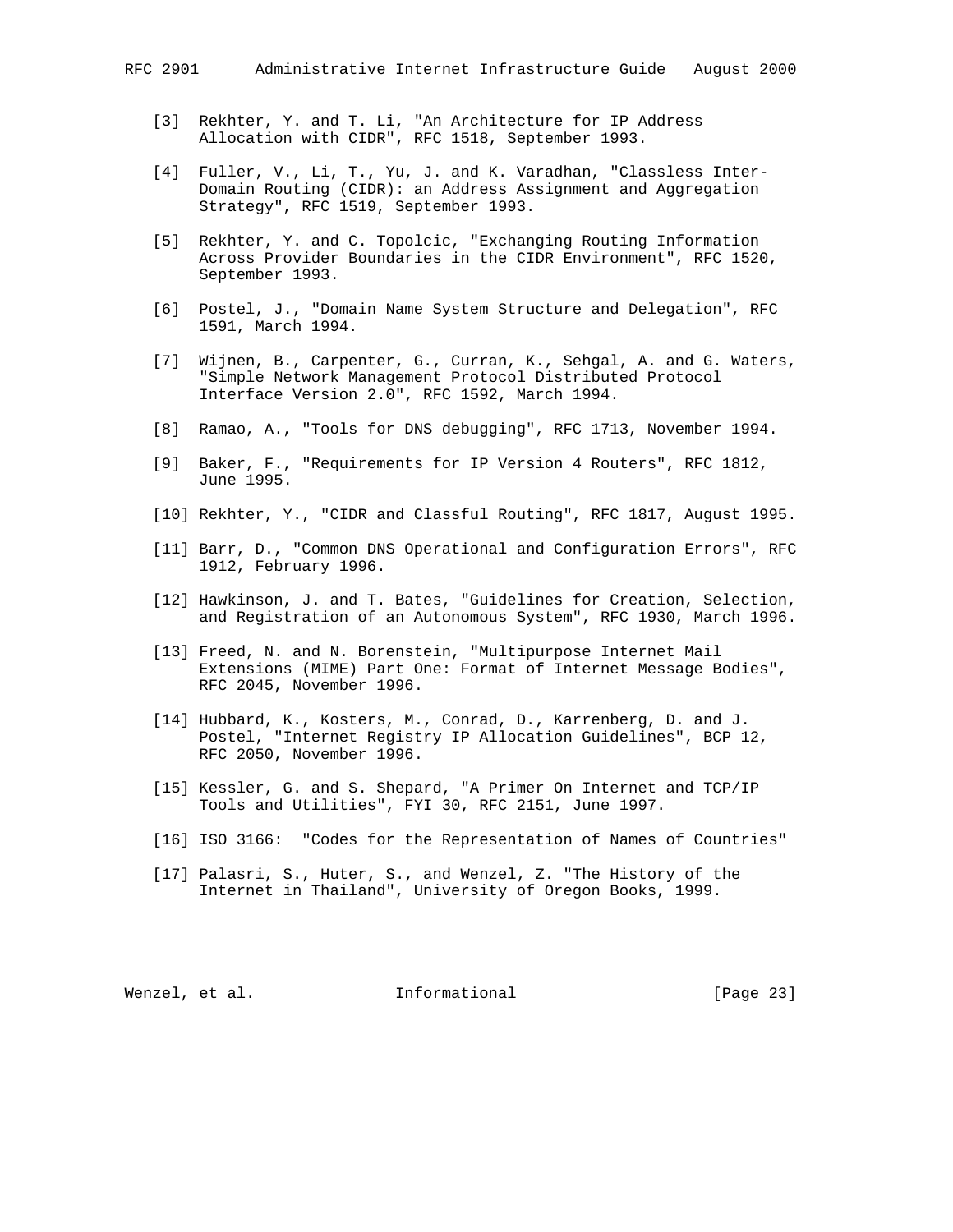Authors' Addresses

 Zita Wenzel, Ph.D. Network Startup Resource Center (NSRC) 1225 Kincaid Street 1212-University of Oregon Eugene, OR 97403-1212 USA

EMail: zita@nsrc.org

 John C. Klensin, Ph.D. Network Startup Resource Center (NSRC) 1225 Kincaid Street 1212-University of Oregon Eugene, OR 97403-1212 USA

EMail: klensin@nsrc.org

 Randy Bush Network Startup Resource Center (NSRC) 1225 Kincaid Street 1212-University of Oregon Eugene, OR 97403-1212 USA

EMail: randy@nsrc.org

 Steven Huter Network Startup Resource Center (NSRC) 1225 Kincaid Street 1212-University of Oregon Eugene, OR 97403-1212 USA

EMail: sghuter@nsrc.org

Wenzel, et al. 1nformational 1999 [Page 24]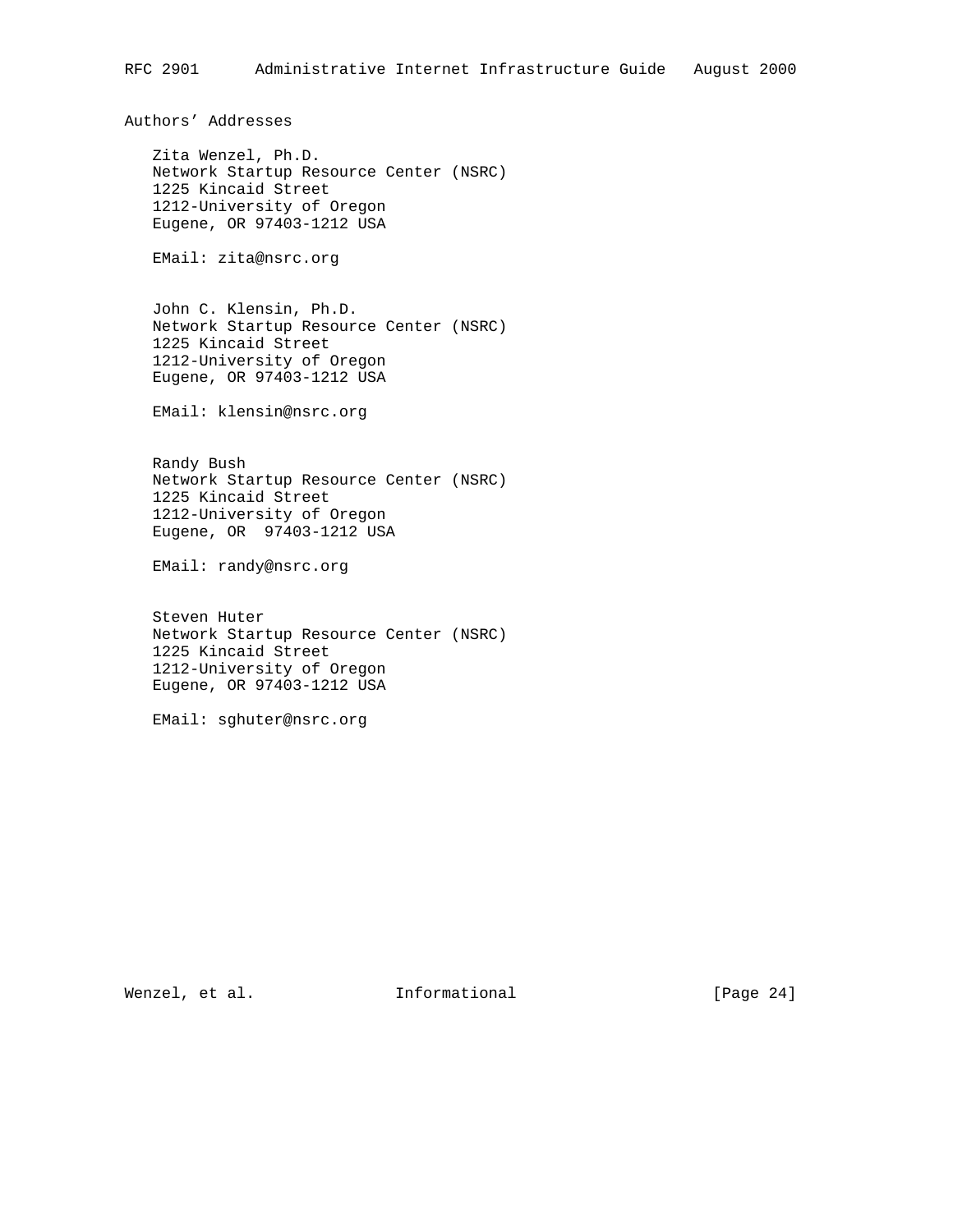### Appendix A: The Internet Agencies

o The Internet Assigned Numbers Authority (IANA)

 IANA is the central coordinator for the assignment of unique parameter values for Internet protocols and for all address space and name space used in the Internet. IANA allocates parts of the Internet address space to Regional Internet Registries (IRs) for distribution to Local IRs and ISPs. IANA is also responsible for the coordination and management of the Domain Name System (DNS).

 Note that as of 1999, IANA is a function of the Internet Corporation for Assigned Names and Numbers (ICANN), the non-profit corporation that is the top-level administration authority of the global Internet.

| Email:<br>iana@iana.orq                  |  |
|------------------------------------------|--|
| 4676 Admiralty Way, Suite 330<br>Postal: |  |
| Marina del Rey, CA 90292                 |  |
| <b>TISA</b>                              |  |
| $+1-310-823-9358$<br>Telehone:           |  |
| $+1-310-823-8649$<br>Fast:               |  |
| http://www.iana.org/<br>Internet:        |  |

o Internet Corporation for Assigned Names and Numbers (ICANN)

From the ICANN web site:

 The Internet Corporation for Assigned Names and Numbers (ICANN) is a technical coordination body for the Internet. Created in October 1998 by a broad coalition of the Internet's business, technical, academic, and user communities, ICANN is assuming responsibility for a set of technical functions previously performed under U.S. Government contract by IANA and other groups.

 Specifically, ICANN coordinates the assignment of the following identifiers that must be globally unique for the Internet to function: Internet domain names, IP address numbers, protocol parameter and port numbers. In addition, ICANN coordinates the stable operation of the Internet's root server system.

 As a non-profit, private-sector corporation, ICANN is dedicated to preserving the operational stability of the Internet; to promoting competition; to achieving broad representation of global Internet communities; and to developing policy through private-sector, bottom-up, consensus-based means. ICANN welcomes the participation of any interested Internet user, business, or organization.

Wenzel, et al. **Informational** [Page 25]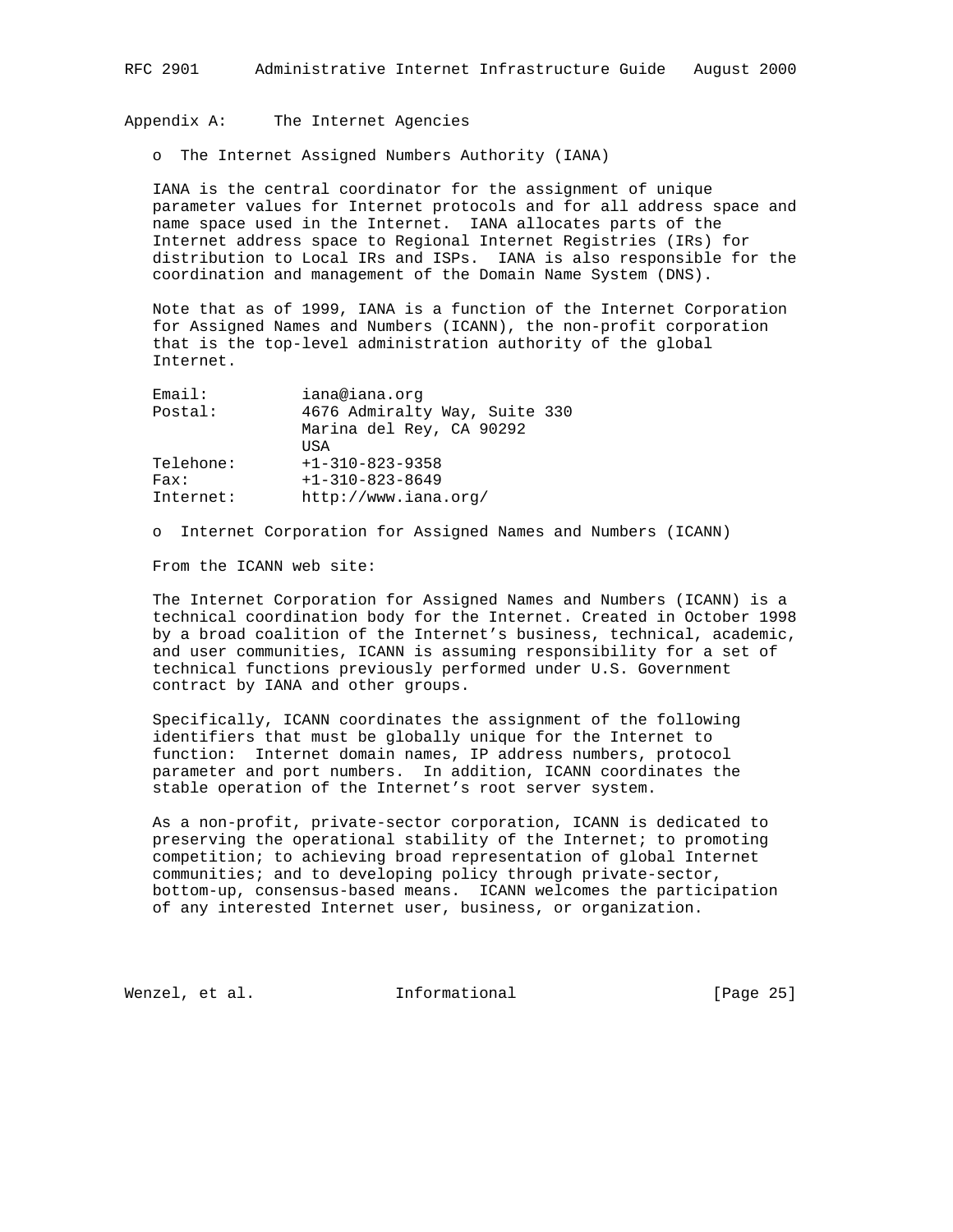| Email:    | icann@icann.org                                                |
|-----------|----------------------------------------------------------------|
| Postal:   | Internet Corporation for Assigned Names and Numbers<br>(ICANN) |
|           | 4676 Admiralty Way, Suite 330                                  |
|           | Marina del Rey, CA 90292                                       |
|           | USA                                                            |
| Telehone: | $+1-310-823-9358$                                              |
| Fast:     | $+1-310-823-8649$                                              |
| Internet: | http://www.icann.org/                                          |

### o InterNIC

 The InterNIC was a cooperative activity between the National Science Foundation, General Atomics, AT&T, and Network Solutions, Inc. The joint activity InterNIC no longer exists.

 Currently, Network Solutions runs the central registry according to the shared registry model specified by ICANN for registration of second-level domain names under the generic top-level domains .com, .net, and .org.

 For information on accredited registrars for .com, .net, and .org, please see:

http://www.icann.org/registrars/accredited-list.html

 (note that Network Solutions is an accredited registrar as well as the entity running the registry).

| Email:     | hostmaster@netsol.com            |
|------------|----------------------------------|
| Postal:    | Network Solutions, Inc.          |
|            | 505 Huntmar Park Dr.             |
|            | Herndon, VA 20170 US             |
| Telephone: | $+1 - 703 - 742 - 4777$          |
| Fast:      | $+1 - 703 - 742 - 9552$          |
| Internet:  | http://www.networksolutions.com/ |
|            |                                  |

Regional Internet Registries (IRs)

 Regional IRs operate in large geopolitical regions such as continents. Currently, there are three Regional IRs: ARIN for the Americas, the Caribbean, and Africa; RIPE NCC for Europe, Africa, and the Middle East; and APNIC for the Asia Pacific region. The specific duties of the Regional IRs include coordination and representation of all local Internet Registries in their respective region.

Wenzel, et al. **Informational** [Page 26]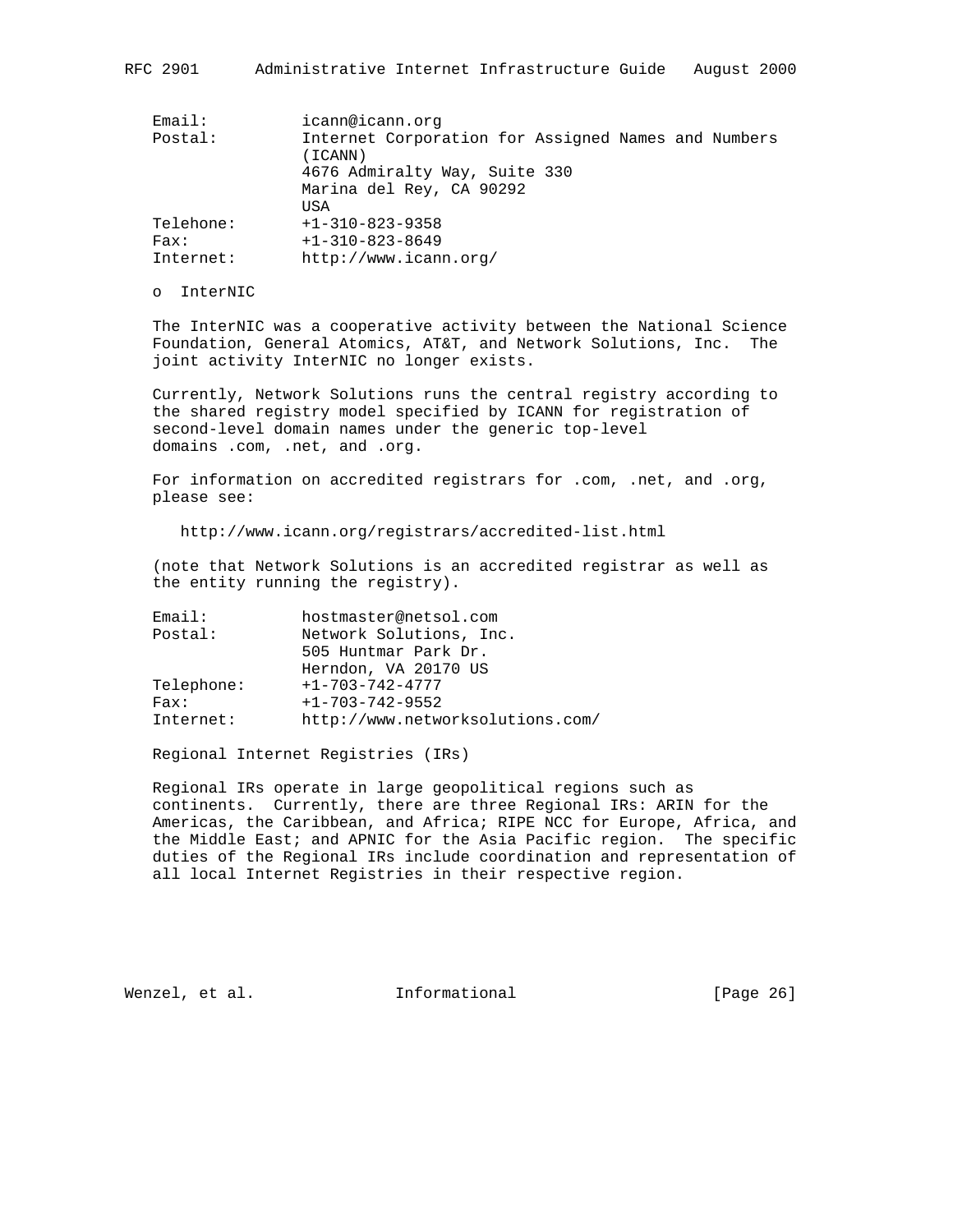# o APNIC

 Asia Pacific Network Information Center (APNIC) is a non-profit Internet registry for the Asia Pacific region. APNIC provides IP address allocation, Autonomous System Number (ASN) assignment, and IN-ADDR.ARPA registration.

| Email:     | hostmaster@apnic.net    |
|------------|-------------------------|
| Postal:    | APNIC Box 2131          |
|            | Milton Oueensland 4064  |
|            | Australia               |
| Telephone: | $+61 - 7 - 3367 - 0490$ |
| Fast:      | $+61 - 7 - 3367 - 0482$ |
| Internet:  | http://www.apnic.net/   |

o ARIN

 The American Registry for Internet Numbers (ARIN) is a non-profit Internet registry that was established for the purpose of administration and registration of Internet Protocol (IP) numbers to the geographical areas that were previously managed by Network Solutions, Inc. These areas include, but are not limited to, North America, South America, Africa, and the Caribbean region. ARIN provides IP address allocation, Autonomous System Number (ASN) assignment, and IN-ADDR.ARPA registration.

| Email:     | hostmaster@arin.net     |
|------------|-------------------------|
| Postal:    | 4506 Daly Drive         |
|            | Suite 200               |
|            | Chantilly, VA 20151     |
| Telephone: | $+1 - 703 - 227 - 0660$ |
| Fax        | $+1 - 703 - 227 - 0676$ |
| Internet:  | http://www.arin.net/    |

o RIPE NCC

 Reseaux IP Europens Network Coordination Centre (RIPE NCC) is a non profit Internet registry for the European, North African, and Middle East regions. RIPE NCC provides IP address allocation, Autonomous System Number (ASN) assignment, and IN-ADDR.ARPA registration.

| Email:    | ncc@ripe.net            |
|-----------|-------------------------|
| Postal:   | Singel 258              |
|           | 1016 AB Amsterdam       |
|           | The Netherlands         |
| Phone:    | $+31 - 20 - 535 - 4444$ |
| Fast:     | $+31 - 20 - 535 - 4445$ |
| Internet: | http://www.ripe.net/    |

Wenzel, et al. **Informational** [Page 27]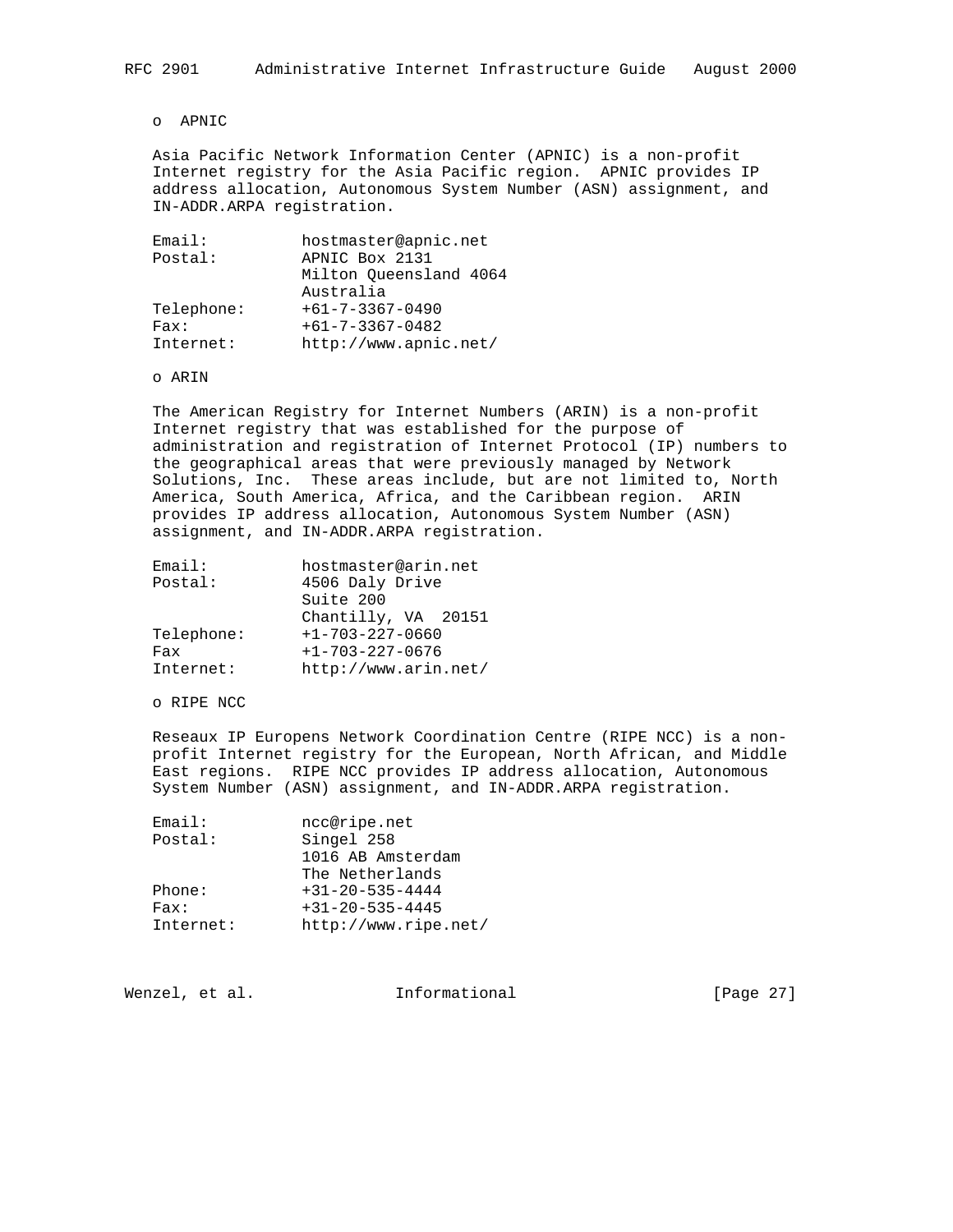RFC 2901 Administrative Internet Infrastructure Guide August 2000

Appendix B: Documentation

Internet Documentation

 For general Internet documentation, "ftp" to rfc-editor.org and "cd" to the /rfc subdirectory for Request for Comments documents.

 Details on obtaining these documents via ftp or email may be obtained by sending an email message to:

rfc-info@rfc-editor.org

with the message body help: ways\_to\_get\_rfcs. For example:

 To: rfc-info@isi.edu Subject: getting rfcs

help: ways\_to\_get\_rfcs

Documents, Templates, and Forms

 The documents, templates, and forms referenced in this guide are available from the document stores in the directories listed in the URLs (Uniform Resource Locators). Organizations without connectivity wishing to obtain copies of the referenced documents should contact their Local IR to arrange postal delivery of one or more of the documents. Note that fees may be associated with the delivery of hardcopy versions of documents.

The document stores can be accessed in two ways:

1. Via anonymous FTP (File Transfer Protocol).

 Using your ftp program, connect to the appropriate host computer shown below using your email address as the password. Use the "cd" (change directory) command to connect to the appropriate subdirectory, then use the "get" command to retrieve the specific file. For example:

 ftp rs.apnic.net (for countries in the Asia/Pacific region) ftp rs.arin.net (for countries in the Americas) ftp rs.ripe.net (for countries in Europe or North Africa)

 login: anonymous password: your\_email\_address

 cd netinfo get <domain>\_info.txt

Wenzel, et al. **Informational** [Page 28]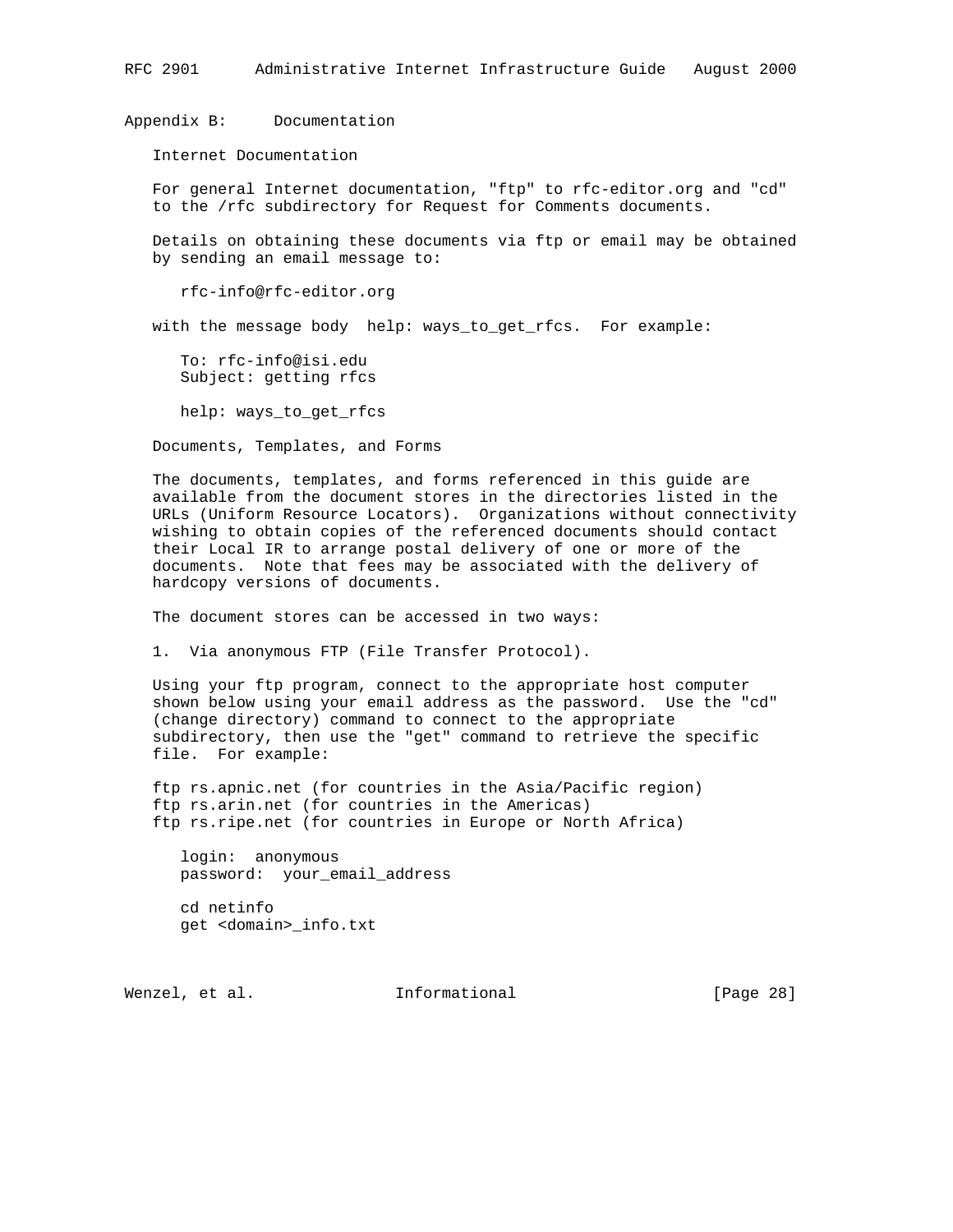### RFC 2901 Administrative Internet Infrastructure Guide August 2000

2. Via electronic mail, ftp, or the World Wide Web.

 Send email to the appropriate address shown below with the message body as specified.

APNIC Documentation

 For APNIC documents and templates, "ftp" to ftp.apnic.net and "cd" to /apnic/docs. APNIC no longer has an electronic mail method of form retrieval. Many of APNIC's request forms are also available on the web site at:

http://www.apnic.net/reg.html

ARIN Documentation

For ARIN templates, "ftp" to rs.arin.net and "cd" to /templates.

You can also obtain templates via the web site at:

http://www.arin.net/templates.html

Other ARIN documentation is available at:

http://www.arin.net/docs.html

Or send email to:

hostmaster@arin.net

RIPE Documentation

 For RIPE documents and forms, "ftp" to ftp.ripe.net/ripe and "cd" to /docs or cd to /forms.

Or send email to:

mail-server@ripe.net

with send help in the body of the message.

Appendix C: Country Codes

 The International Organization for Standardization (ISO) 3166 Maintenance Agency and ISO 3166 current list of two-letter country codes is available via:

http://www.iso.ch/infoe/agency/3166-1.htm

Wenzel, et al. 1nformational [Page 29]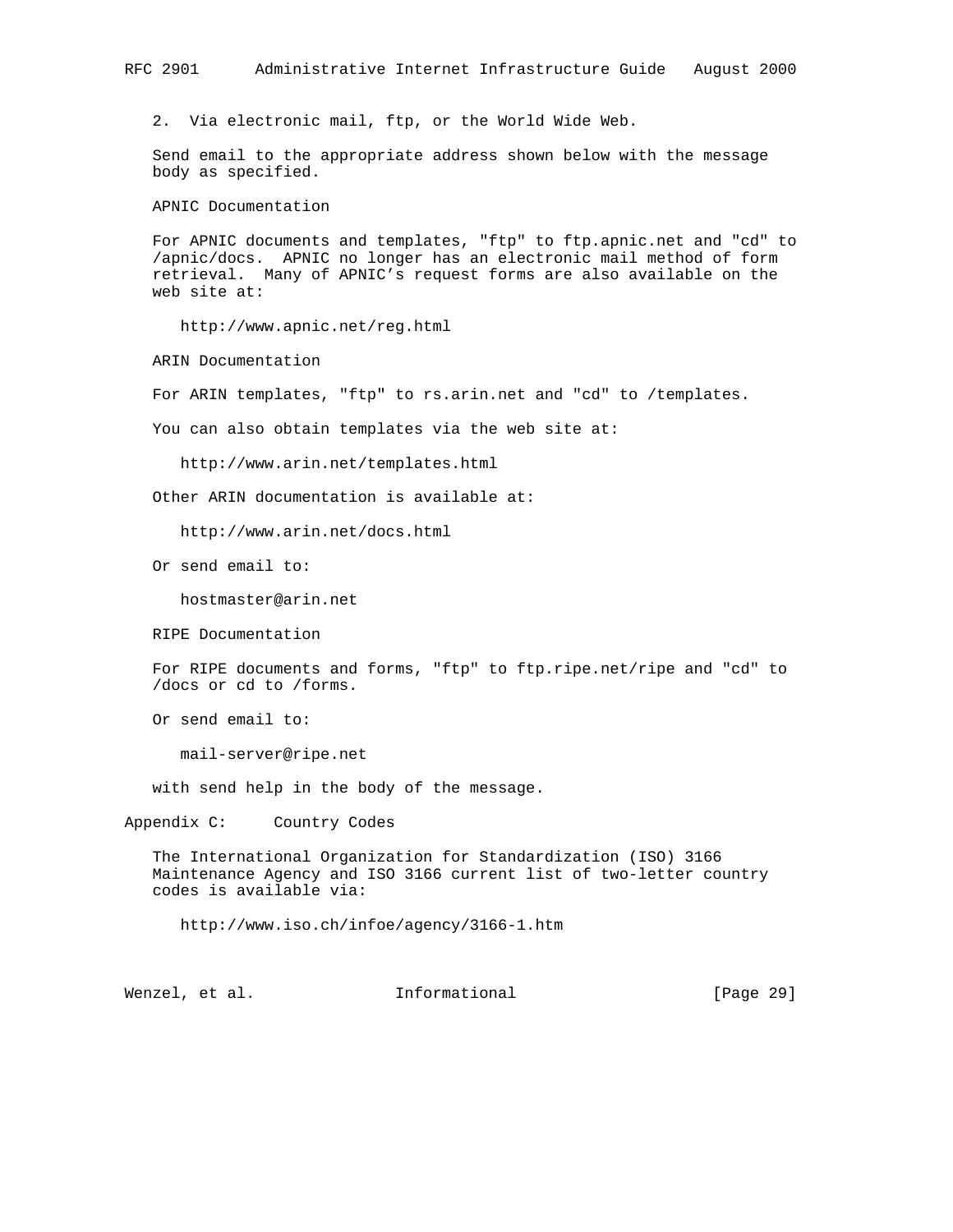| Appendix D: | Acronyms                                        |
|-------------|-------------------------------------------------|
| ANS         | Advanced Network Services, Inc.                 |
| ASN         | Autonomous System Number                        |
| APNIC       | Asia Pacific Network Information Center         |
| ARIN        | American Registry for Internet Numbers          |
| AS          | Autonomous System                               |
| CANET       | Canada Net                                      |
| CIDR        | Classless Inter-Domain Routing                  |
| DNS.        | Domain Name System                              |
| qTLD        | Generic Top-Level Domain                        |
| IANA        | Internet Assigned Numbers Authority             |
| InterNIC    | Internet Network Information Center             |
| IP.         | Internet Protocol                               |
| IR.         | Internet Registry                               |
| IRR         | Internet Routing Registry                       |
| ISO         | International Organization for Standardization  |
| ISP         | Internet Service Provider                       |
| LINX        | London Internet Exchange                        |
| NCC         | Network Coordination Centre                     |
| NIC         | Network Information Center                      |
| NSRC        | Network Startup Resource Center                 |
| <b>POP</b>  | Point of Presence                               |
| RADB        | Routing Arbiter Data Base                       |
| <b>RFC</b>  | Request for Comments                            |
| RIPE        | Reseaux IP Europeans                            |
| TCP/IP      | Transmission Control Protocol/Internet Protocol |
| TLD         | Top-Level Domain                                |
|             |                                                 |

Wenzel, et al. 1nformational 1999 [Page 30]